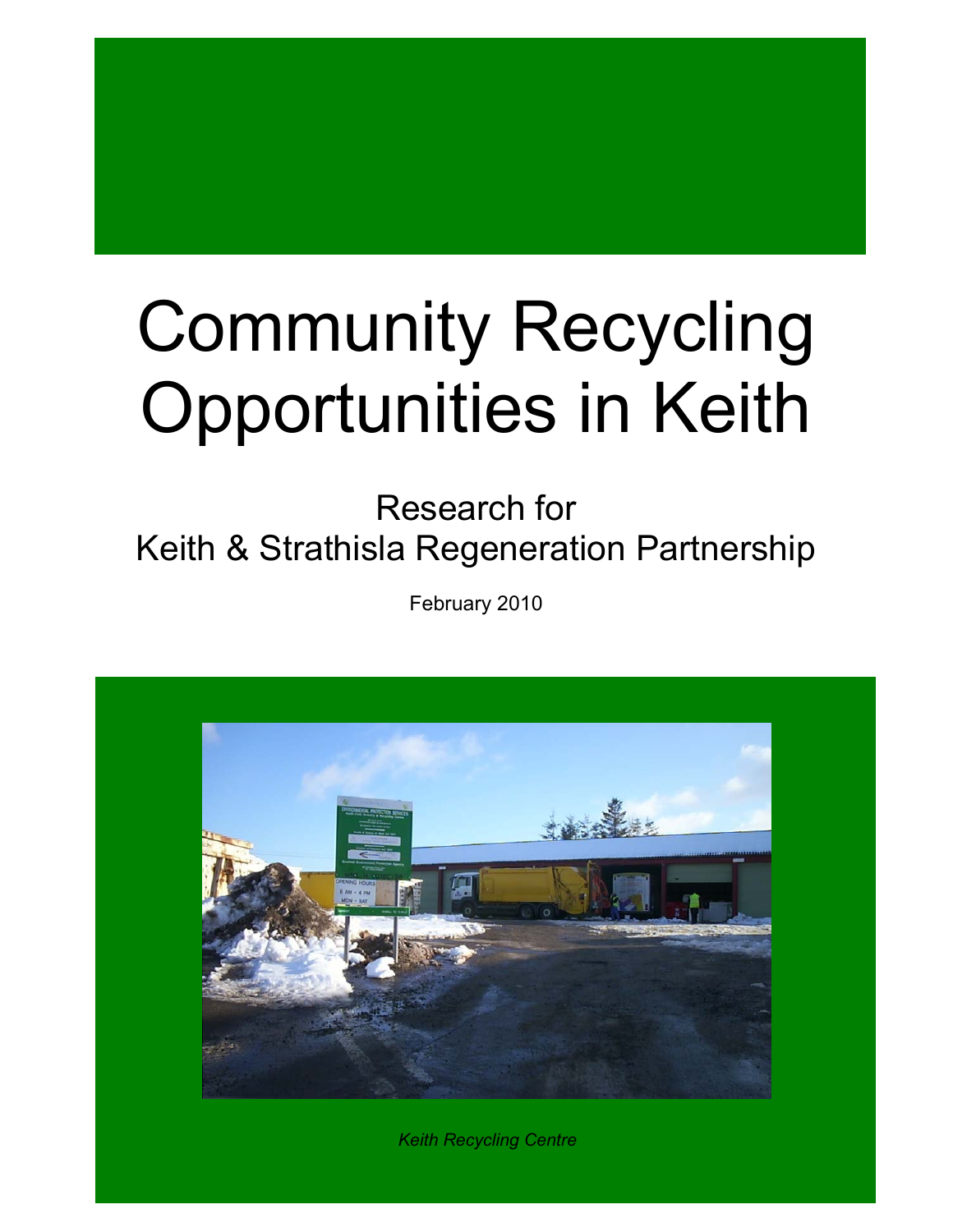| Contents                                              |         |
|-------------------------------------------------------|---------|
| <b>Executive Summary</b>                              | Page 3  |
| <b>Background</b>                                     | Page 5  |
| <b>Methods</b>                                        | Page 6  |
| <b>Results</b>                                        |         |
| <b>What waste does Keith produce?</b>                 | Page 7  |
| Where does waste currently end up?                    | Page 8  |
| What waste do Keith businesses produce?               | Page 11 |
| <b>Closing the Waste Loop in Keith?</b>               | Page 12 |
| Reuse/reconditioning within and between companies     | Page 13 |
| <b>Reuse by customers</b>                             | Page 14 |
| Re-using waste within business/ with other businesses | Page 14 |
| <b>Opportunities identified by businesses</b>         | Page 15 |
| Local social enterprises already using recyclate      | Page 15 |
| <b>Recycling business ideas examined</b>              | Page 16 |
| <b>Conclusions</b>                                    | Page 18 |
| <b>Options/Recommendations</b>                        | Page 19 |
| Appendices                                            | Page 21 |

Researched and compiled by



REAP 177 Mid Street Keith Moray AB55 5BL  $\blacksquare$ : 01542 888070  $\equiv$ : info@reapscotland.org.uk  $\stackrel{?}{=}$ : www.reapscotland.org.uk

> REAP is a registered Scottish Charity No: SC037988 and a Company registered in Edinburgh No: 316989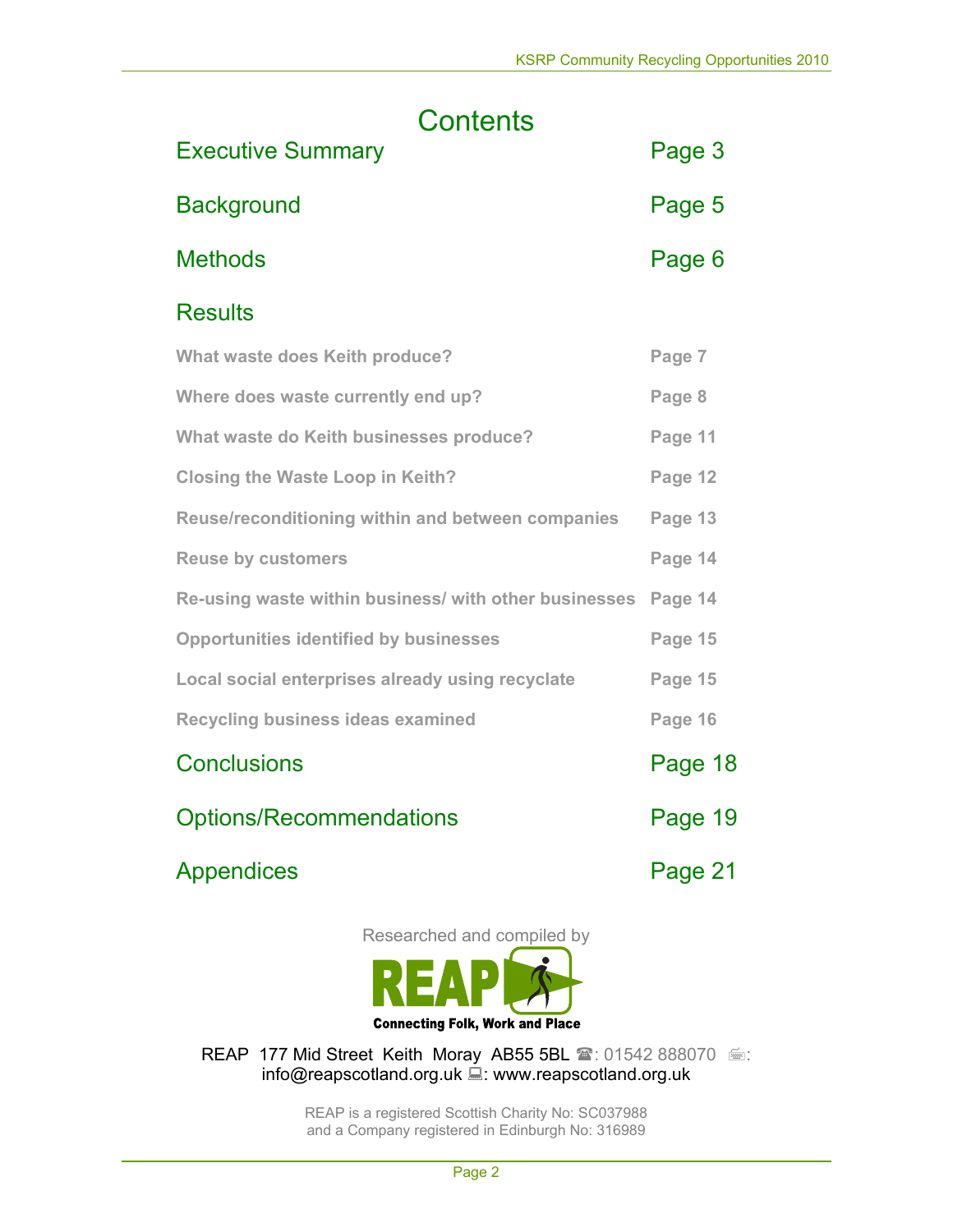# Executive Summary

# **Background**

REAP has conducted a primary research project for Keith and Strathisla Regeneration Partnership to investigate opportunities to 'close the waste loop' in the Keith area. This report is financed by The Moray Council, The Scottish Government and the European Community Moray LEADER 2007-2013 Programme. The report looks at:

- What waste Keith produces
- What existing recycling/waste enterprises there are in the area
- What materials currently wasted could be reused or recycled
- What are the opportunities and barriers for potential waste enterprises

#### **Methodology**

The Moray Council Waste Team was contacted to provide baseline waste figures and information for Keith community. Face-to-face questionnaires were used to gather in details of what waste they produce, how the waste is disposed of or recycled and ideas enterprises using recyclate in Keith. Web research was also conducted on potential links with National and Moray organisations to promote reuse and recycling.

#### **Results**

The information from the Council and the traders' survey revealed a wide variety of waste products produced in Keith, although many businesses merely produced office waste – tea bags, plastic cups, paper etc – and a small amount of plastic packaging. Waste amounts are rising and the Moray Council landfill site at Nether Dallachy only has 15 years' capacity left.

Larger volumes of waste are dealt with through the council's weekly collections of trade waste and card/paper. A few businesses were unaware of the Council's recycling service for cans and glass uplift as part of this collection.

There are also several special waste disposal services in Keith for hazardous or special waste such as raw meat and out of date drugs, often driven by legislation on health and safety or security issues. Some businesses in Keith that are part of larger enterprises are participating in their company waste initiatives.

# **Closing the Waste Loop in Keith**

Some of the opportunities identified include:

- continued campaigning to reduce packaging and other waste going to landfill
- promotion of more reuse and recycling much of what is currently landfilled could be recycled
- small amounts of waste from specialist businesses (such as mill waste) are difficult to separate for recycling or diverting from landfill in Keith due to low volumes
- legislation on some specialist waste has led to opportunities for businesses collecting this waste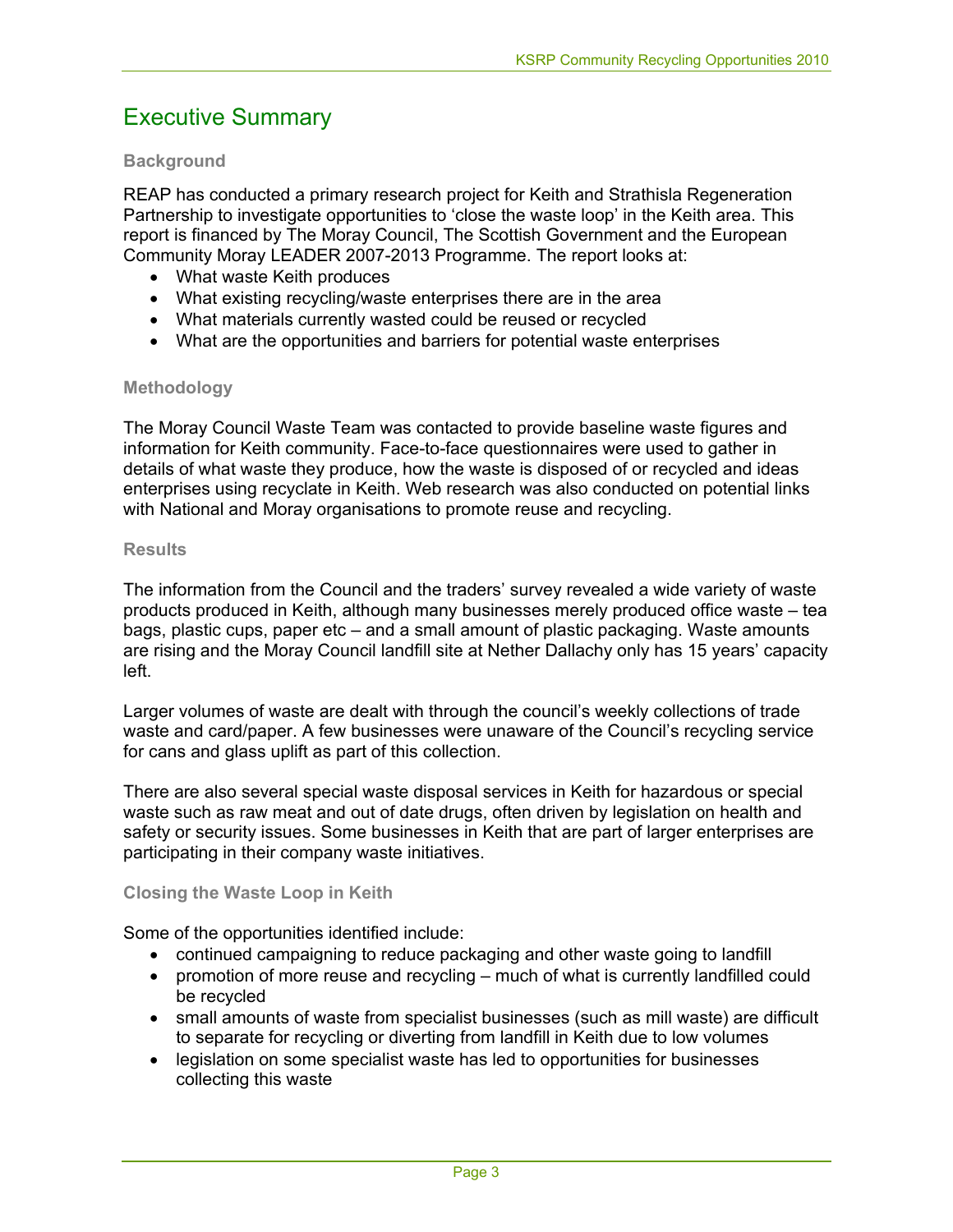- many traders in Keith extend the business/ customer and inter-business relationships through provision of waste products to customers and other businesses
- existing Moray and Grampian waste-based enterprises have made failed attempts to operate in the Keith area but in the current economic climate and waste framework have had to concentrate on their local area and contracts
- some businesses in Keith are happy to put staff time into preparing items for recycling or reuse
- businesses identified some products they reuse or recycle themselves within their business or on an inter-business level in Keith

# **Options/Recommendations**

Some informal recycling and diversion from landfill occur in Keith as part of ongoing business, individual and customer relationships. Existing sharing networks could be extended to include paper offcuts for card and ticket making, for example.

KSRP and other Keith businesses and organisations can work with existing waste-based businesses to help extend their reach. Most of these are social enterprises which have a social and/or environmental remit. A good start would be the Creative Waste Exchange's Schools enterprise packs.

Any new waste business based in Keith would do well to be based on improving and building on existing networking opportunities and providing information to and between businesses and individuals. This is building on systems that work in Keith already and could improve confidence in recycling and new ways of closing the waste loop.

A system for combining some of the waste paper and card with food waste in a composting venture would have a good environmental and waste reduction impact, removing some of the farthest travelled waste and bulkiest, methane producing elements of Keith's waste. A Master Composter post could be developed for Keith to encourage local household composting, raise awareness and feed into other waste initiatives.

A project could include a community noticeboard and a 'swap shop', virtual or otherwise. This could include information about current opportunities to recycle, some of which are still not widely known or subject to 'urban myth' (see Appendixes 2 & 3). This work would be unlikely to bring in any profit, but could work with volunteers and would need to be grant funded on a 2-3 year project to set sustainable systems up. It would build on existing Keith informal networks and would need to be sensitive to legislation and local requirements.

Funding for a part-time job could be sought through landfill tax or through the INCREASE programme. REAP would be willing to be a partner in this venture and could provide a high street presence through rented office space and the existing community notice board.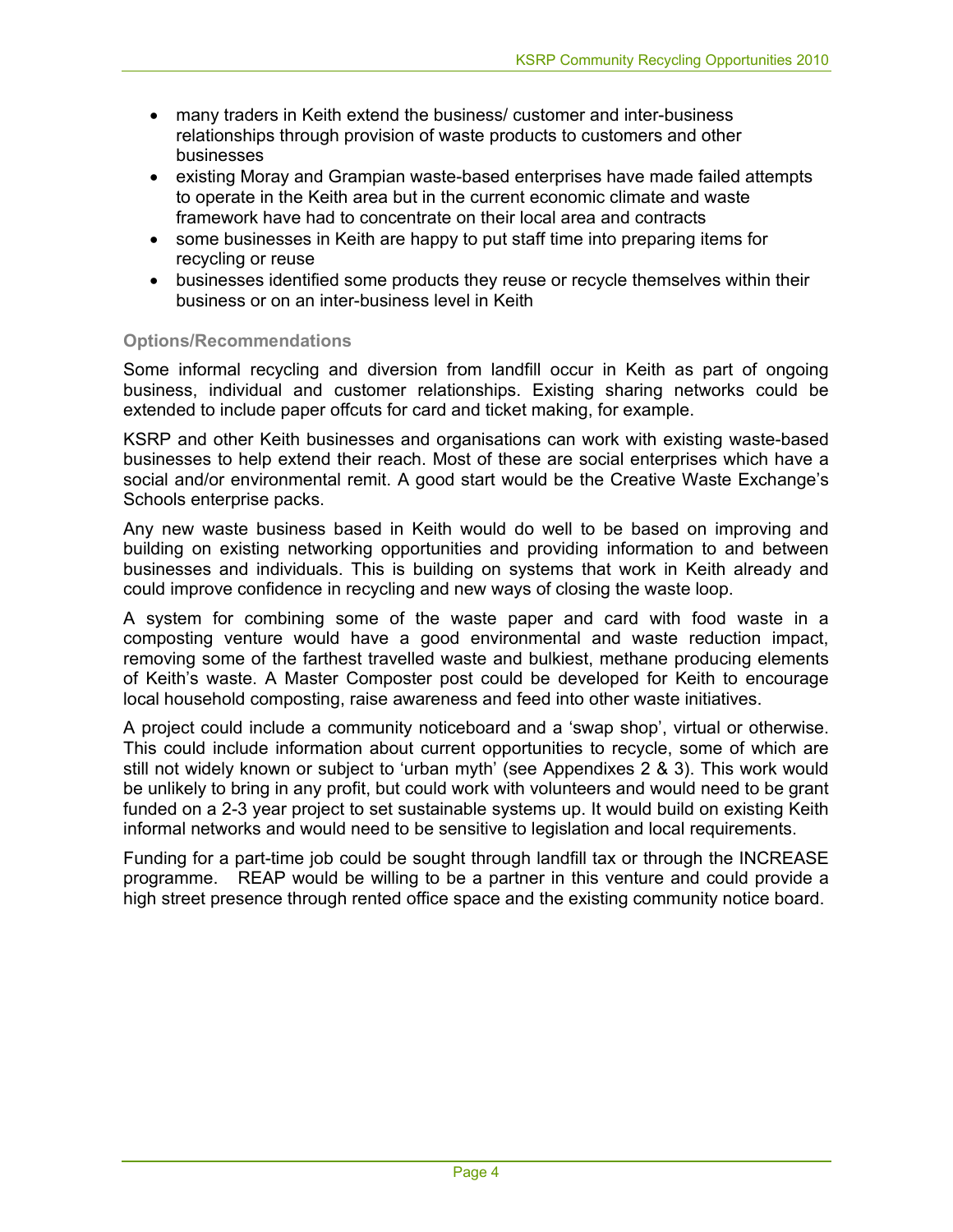# **Background**

REAP has conducted a primary research project for Keith and Strathisla Regeneration Partnership to investigate opportunities to 'close the waste loop' in the Keith area. This report is financed by The Moray Council, The Scottish Government and the European Community Moray LEADER 2007-2013 Programme. The report looks at:

- What waste Keith produces
- What existing recycling/waste enterprises there are in the area
- What materials currently wasted could be reused or recycled
- What are the opportunities and barriers for potential waste enterprises
- Recommendations and Conclusions

# **Keith Background**

Keith is a small town in Moray with a ward population of 2969 divided between 1317 households (average size 2.17 people) (*All figures 2001 Census Moray Council*). Rurality figures for Moray of average drive times to key services, especially to shops, petrol and secondary schools are notably longer than the Scottish average. (*www.sns.gov.uk 2006*)

Keith provides a shopping and amenities centre for the outlying small villages of Newmill, Drummuir, Mulben, Aultmore and Grange. 29% of Keith residents have no car. 62% of Keith residents are owner occupiers. Retired people comprise 18% of the population; the unemployment rate is 4.2%, slightly higher than the Moray average (3%). There are 3 industrial estates in Keith at Isla Bank Mills near the station, Newmill Road and Westerton Road.

# **Current Waste Systems**

Keith has a Council kerbside collection within the town boundaries for residual waste and garden waste on alternating weeks; glass, cans and paper are collected every week. Keith traders can sign up for trade waste collections which collect residual waste twice weekly and recycled waste once a week. Council collections are taken directly to Moycroft baling and processing plant in Elgin

Keith has a recycling centre which collects waste and recyclate for delivery to Moycroft. This includes self-delivery by individuals. Commercial premises can deposit recyclate if they hold a recycling pass. Residual waste can be deposited but a minimum charge for 1 tonne is chargeable. From Moycroft, residual waste is baled for landfill, while paper & card, wood, metal, card, plastic bottles, glass, cans, furniture, green waste, engine oil and batteries get amalgamated and sent off for recycling.

For more detailed breakdown of final destination of recyclate, see diagram 1 (page 5)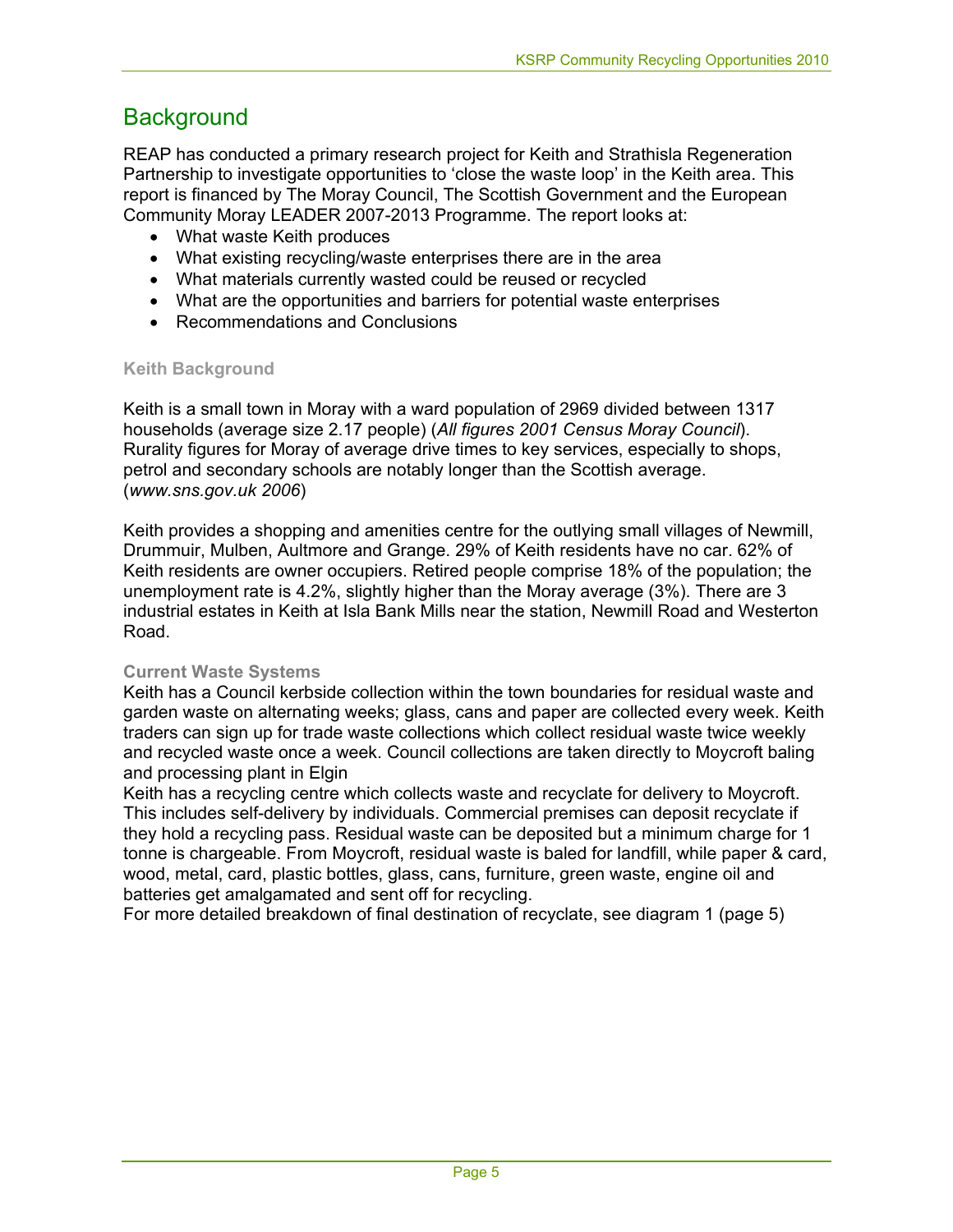# **Methods**

The Moray Council Waste Team was contacted to provide baseline waste figures and information for Keith. The team have a wealth of knowledge on waste and recycling issues and anyone looking to develop waste- based business in Keith would do well to make them the first port of call. Information was provided on:

- the tonnage of recyclate and waste passing through the Keith Recycling Centre
- waste and recyclate tonnages processed in Elgin from Keith rounds, both domestic and commercial
- the types of waste being processed/collected
- the final destination of different recyclate in Keith
- health and safety, and cost implications of dealing with different recyclate

Face-to-face questionnaires were used to gather in details of how local businesses recycle. These businesses, which included Mid Street shops and those on the industrial estates in Keith, were surveyed about what waste they produced and how it was disposed of or recycled. Businesses were also asked about any products made from recycled materials that the business might use/ be able to use, any problems with moving to recycled products or with trying to recycle waste currently landfilled, and ideas from the business community for enterprises using recyclate in Keith.

Web research was also conducted about enterprises in, and outwith the area that are based on recycling, reduction and reuse of waste. Information was gathered on: The Green Home in Buckie Waste watchers Waste Busters The Creative Waste Exchange in Aberdeen Shetland Glass recycling

An opportunity for a case study arose during the course of the research with a request to help with a recycled garden at Keith Primary School. This provided a practical 'what if' example for businesses to think about when identifying opportunities for waste recycling through their business. It also provided an opportunity for the community of Keith to provide a practical outcome for this initial research.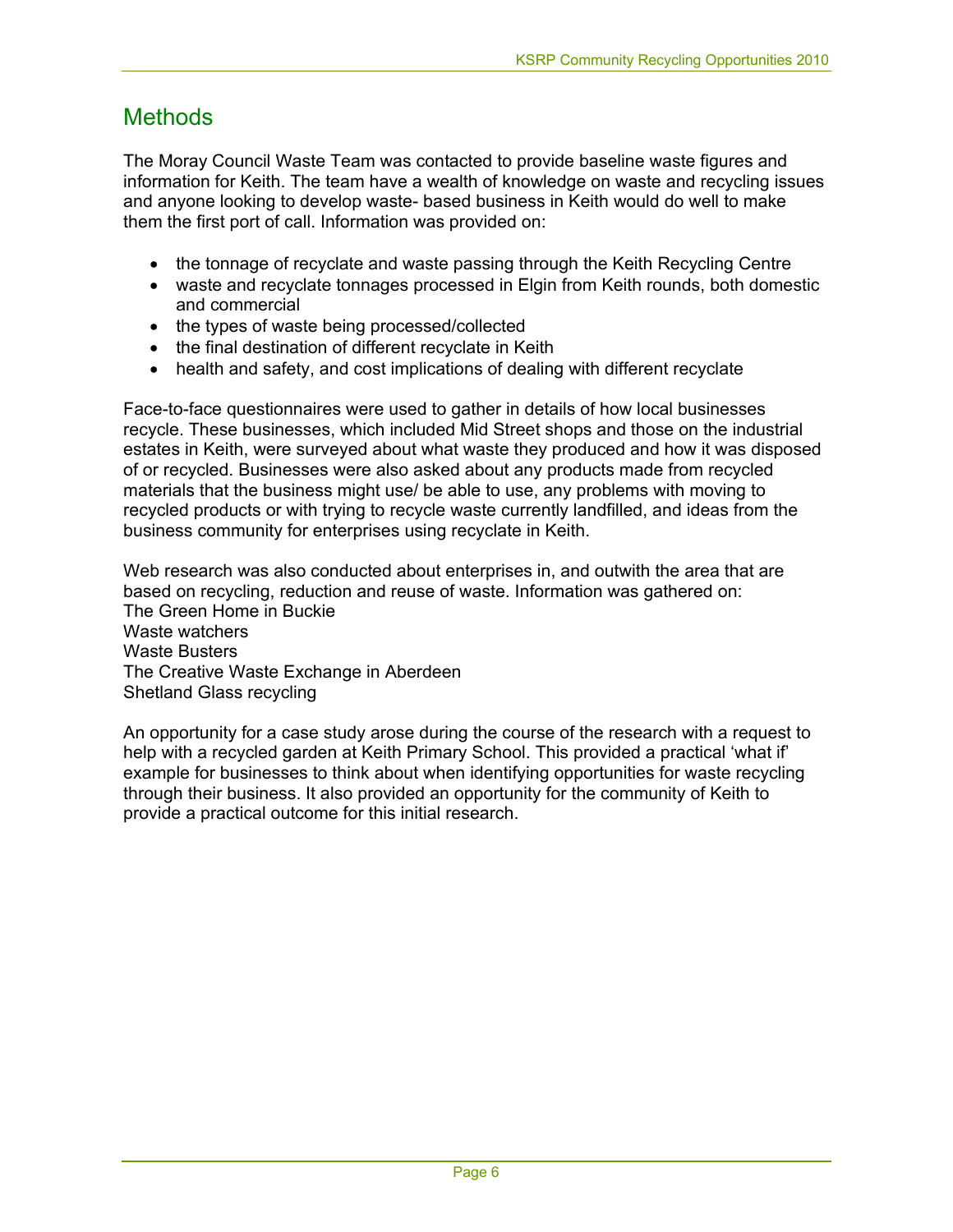# **Results**

**What waste does Keith produce?** 

The different materials and their tonnages over the year (Jan-Dec 09) collected from the Keith Recycling Centre are summarised below:

| <b>Type of waste</b>      | <b>Total tonnes</b> | <b>Tonnes per household</b> |
|---------------------------|---------------------|-----------------------------|
| Recycled                  |                     |                             |
| <b>CARD</b>               | 75.5                | 0.057                       |
| PAPER-MIXED               | 68.2                | 0.052                       |
| <b>GREEN WASTE</b>        | 166.88              | 0.127                       |
| METAL-MIXED               | 86.56               | 0.066                       |
| <b>PLASTIC</b>            | 13.54               | 0.010                       |
| <b>TEXTILES</b>           | 8.74                | 0.007                       |
| <b>WOOD</b>               | 133.88              | 0.102                       |
| WEEE goods                | 85.6                | 0.065                       |
| <b>OIL FILTERS</b>        | 0.48                |                             |
| <b>MINERAL OIL</b>        | 0.9                 |                             |
| Total weight of recyclate | 640.28              |                             |
| <b>BATTERIES - AUTO</b>   | 3 batteries         |                             |
| Landfilled                |                     |                             |
| MSW (residual waste)      | 526.48              | 0.40                        |
| <b>RUBBLE</b>             | 324.14              | 0.25                        |

Waste collected in Keith by the Council from its weekly household kerbside collections and trade waste services are taken directly to Elgin and are weighed by vehicles on different rounds in Keith or including Keith. For 2009 the resulting tonnages were:

| Material                    | Round area                     | <b>Tonnes</b> |
|-----------------------------|--------------------------------|---------------|
| Households                  |                                |               |
| Dry recyclates <sup>1</sup> | Keith, Newmill & rural Keith   | 598.37        |
| <b>Green Waste</b>          | as above                       | 360.92        |
| <b>Mixed Solid Waste</b>    | as above                       | 1,309.20      |
| Commercial                  |                                |               |
| Cans                        | Buckie/Keith/rural areas       | 9.10          |
| Paper & Card                | Keith/Dufftown/Aberlour/Rothes | 208.30        |
| <b>Mixed Solid Waste</b>    | Keith, Newmill, Keith rural    | 84.32         |

*(source for all above figures TMC Waste Services)* 

Totals for glass and cans are not available as a separate total for Keith from the Council. However, the figures for Moray can recycling tonnages are available from Moray Waste Watchers' cans recycling project. These are, for 2009:

- 100 tonnes aluminium cans
- 300 tons steel cans
- 50 tonnes aerosols
- 10 tonnes other metals (copper/brass etc)

 *1 This includes paper & card, cans and glass collected in the orange and blue boxes from households.*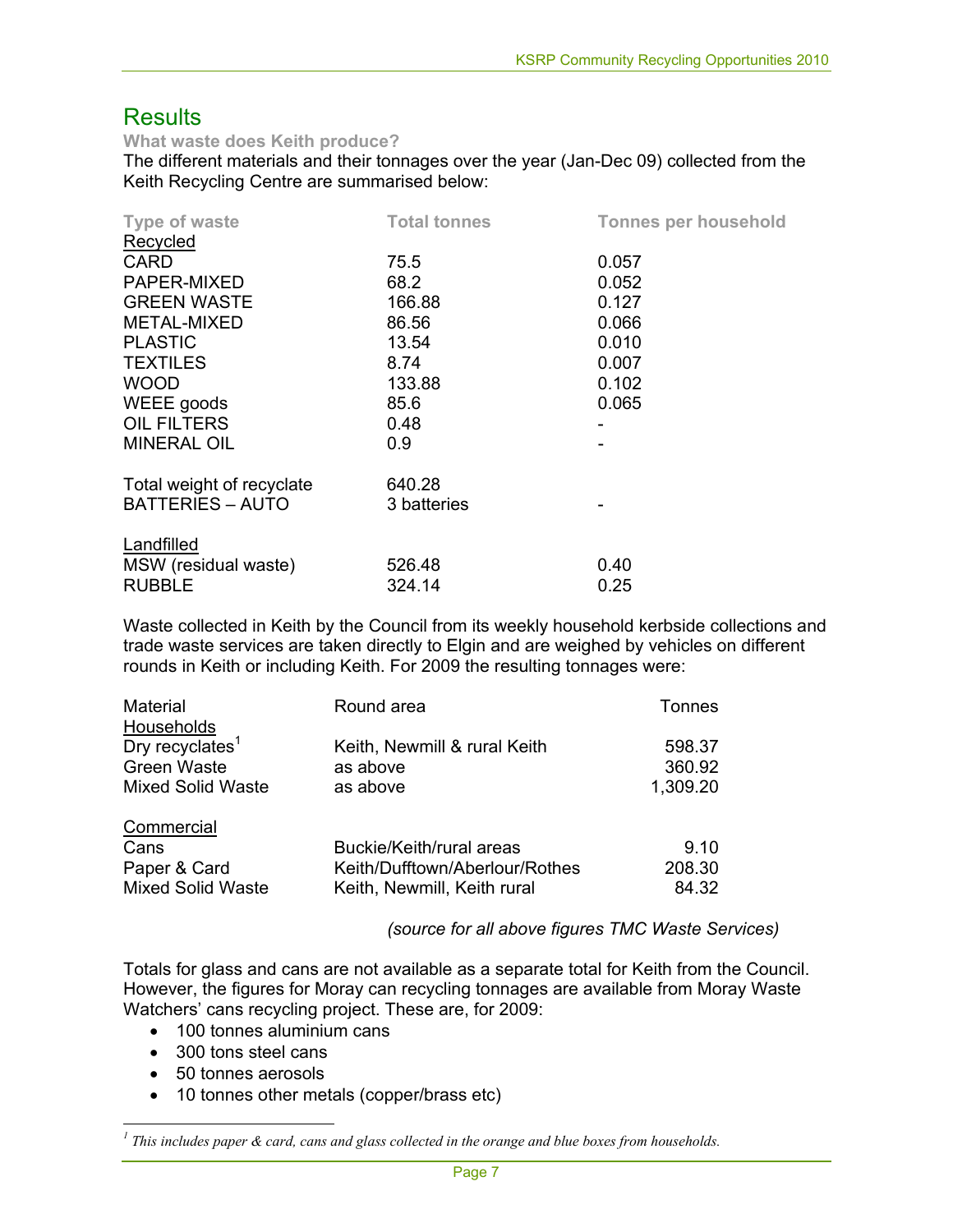

**Where does waste currently end up?** 

*Diagram 1: The final destinations of Waste in Keith* 

# **Card and paper**

Baled separately and recycled with Securecycle Scotland Ltd – a paper mill in Fife. The paper and cardboard get made into new paper based products, including tissue paper and newsprint. Some of the mixed product stays in the UK for board manufacture, but more is exported.

#### **Green Waste**

Collections from all the brown bins, plus self delivered green waste at recycling centres is shredded at Moycroft Recycling Centre Elgin. It is then transported to Keenans Recycling in Aberdeenshire to be composted. This is the largest such plant in Europe. The compost generated is used for land restoration and to cap the council landfill site.

#### **Cans and foil**

All Moray's kerbside collections, self-deliveries at recycling centres, plus collections from pubs and clubs etc are processed at Moray Waste Watchers cans recycling project in Buckie. This social enterprise and charity provides work and training places for those with support needs. Steel cans, foil and aluminium are separated and baled, then sold to metal reprocessing companies. Novelis in Alloa reprocess the aluminium into new cans and JR Adams in Glasgow take and reprocess the steel into new products.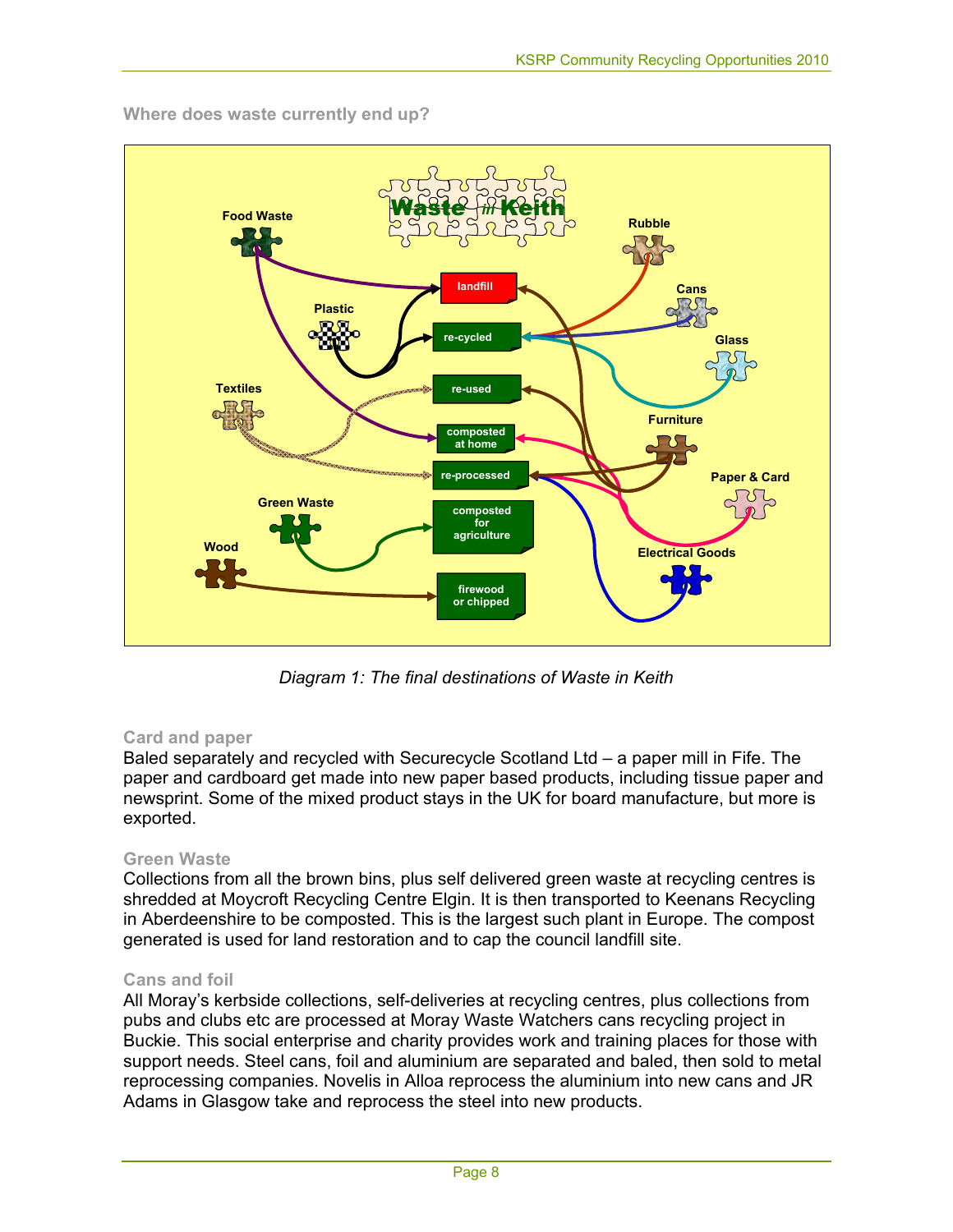#### **Metal**

Scrap metal of all kinds - aluminium, steel and copper - are separated and sent to firms to be smelted down for reuse. Sources include washing machines, dishwashers, lawnmowers, ironing boards, bed frames, bikes.

#### **Plastic Bottles**

Plastic bottles of type 1 & 2 (PET & HDPE) brought into Keith recycling centre (preferably washed and squashed first) are recycled with Connorco, based in County Durham. Their state of the art, innovative plastic separation plant produces high value, single stream granulates for re-introducing into the manufacturing process for products like outdoor furniture, fencing, cable protection and packaging in the UK. Other plastics are landfilled.

#### **Wood**

Collected and considered either as clean or mixed. The mixed will contain woodchip, laminates, MDF, painted and treated timber. Both streams are passed on for shredding and recycling. Some of this recycling takes place at TEAM wood recycling project based in Elgin which is a charity and social firm employing trainees with support needs.

#### **Glass**

Glass bottles and jars from recycling boxes, bins and banks is collected together at Moycroft in Elgin, then taken to British Glass in Alloa and made into new products there. Glass is particularly important to recycle as it lasts so long in landfill – indefinitely as far as is known. Many types of other glass contain sulphur or are in other ways contaminated and therefore can't be recycled this way. This includes greenhouses, window panes, vehicle glass, Pyrex dishes, ornaments, vases and mirrors all of which have to be landfilled

# **Lightbulbs**

Commercial quantities of fluorescent tubes can be disposed of at Edmundson Electrical, Edgar Rd, Elgin 01343 551122. There is a charge for this service. Householders can deposit fluorescent light tubes at Moycroft in Elgin.

# **Books, Furniture, Appliances**

People with unwanted items can:

- Use the 'Book Banks' at recycling centres these are donated to charities
- Use Freecycle, an independent recycling website where you are able to offer, and look for, various items. www.Freecycle.org.uk (Moray has a local branch)
- Donate them to charity, or contact the Green Home (Buckie) or Wastebusters (Forres), charities which refurbishes/resell furniture where possible for resale, or separates out recyclable components (wood, metal etc) for further recycling. The Green Home also takes appliances.
- Take broken items to the nearest recycling centre or arrange for a special uplift from the Moray Council. These items are landfilled.

# **Electrical goods (WEEE)**

Following the Waste Electronic and Electronic Equipment Directive implementation, these items are sorted into 4 categories: equipment; cooling; TV's; and small electrical (toasters, tongs etc). All are taken as part of the national take back scheme and recycled. Fridges/freezers for example are taken through a special process to extract the refrigerant gases and foam for safer disposal. The shell is then shredded and recycled.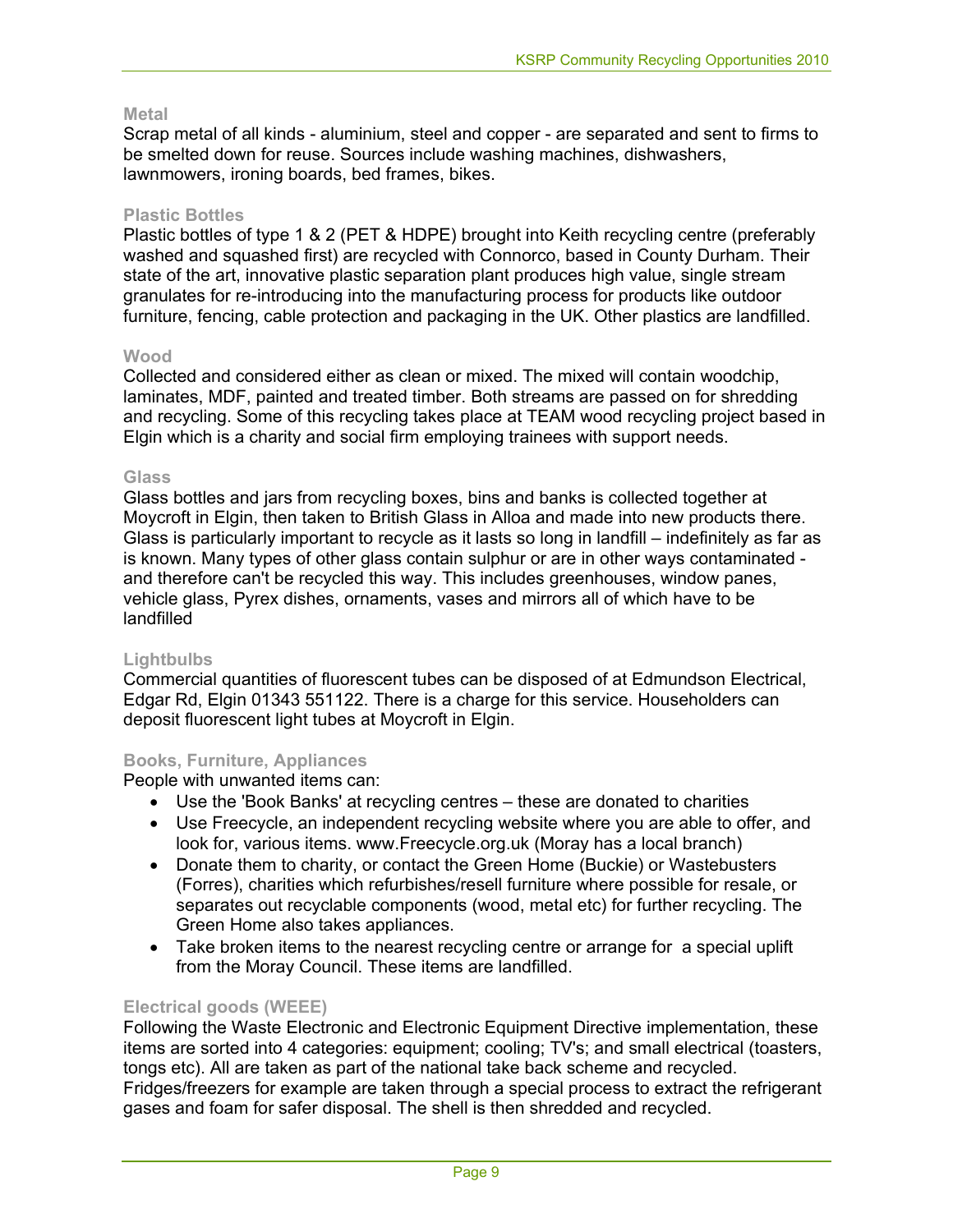# **Textiles**

A number of banks are supplied across the county either by Northern Textiles or the Salvation Army. All materials are collected and split into categories for resale, processing as rags or shredding for pet beds etc.

#### **Batteries/Oil**

Lead acid car/small van batteries are accepted for recycling and broken into component parts with lead and acid recovered, cleaned and reused, as is the oil which is filtered and reprocessed. Household batteries (AA, AAA) are now accepted at recycling centres for recycling as well as car batteries through the Battery Directive/take back schemes.

#### **Rubble**

Rubble is now recycled by a local business. A small amount is reused at the council landfill site after crushing for daily cover or to build access roads on the site in order for trailers to reach the tipping face of the waste mass. The use of recycled collected rubble avoids the use of new materials.

#### **Landfill**

#### **MSW (Municipal Solid Waste)**

This includes everything that either doesn't fit the other categories available or is not segregated by the householder. This includes food waste, plastic pots, mattresses, ornaments, crockery, plastic etc. This stream ends up in landfill.

It can be seen from the above that none of this waste is recycled in Keith itself. The table below shows how far waste travels outwith the area.

# *Red cross denotes landfill*

*Black cross denotes recycled* 

| <b>Within Moray</b> | within Scotland | within Britain | Abroad |
|---------------------|-----------------|----------------|--------|
| XX                  |                 |                |        |
| X                   | X               |                |        |
| X                   | X               |                |        |
|                     |                 | x              |        |
| X                   |                 |                |        |
|                     | X               |                | X      |
|                     | X               |                | X      |
|                     | X               |                |        |
|                     |                 | X              |        |
|                     |                 | X              |        |
| X                   |                 |                |        |
| x                   |                 |                |        |
|                     |                 |                |        |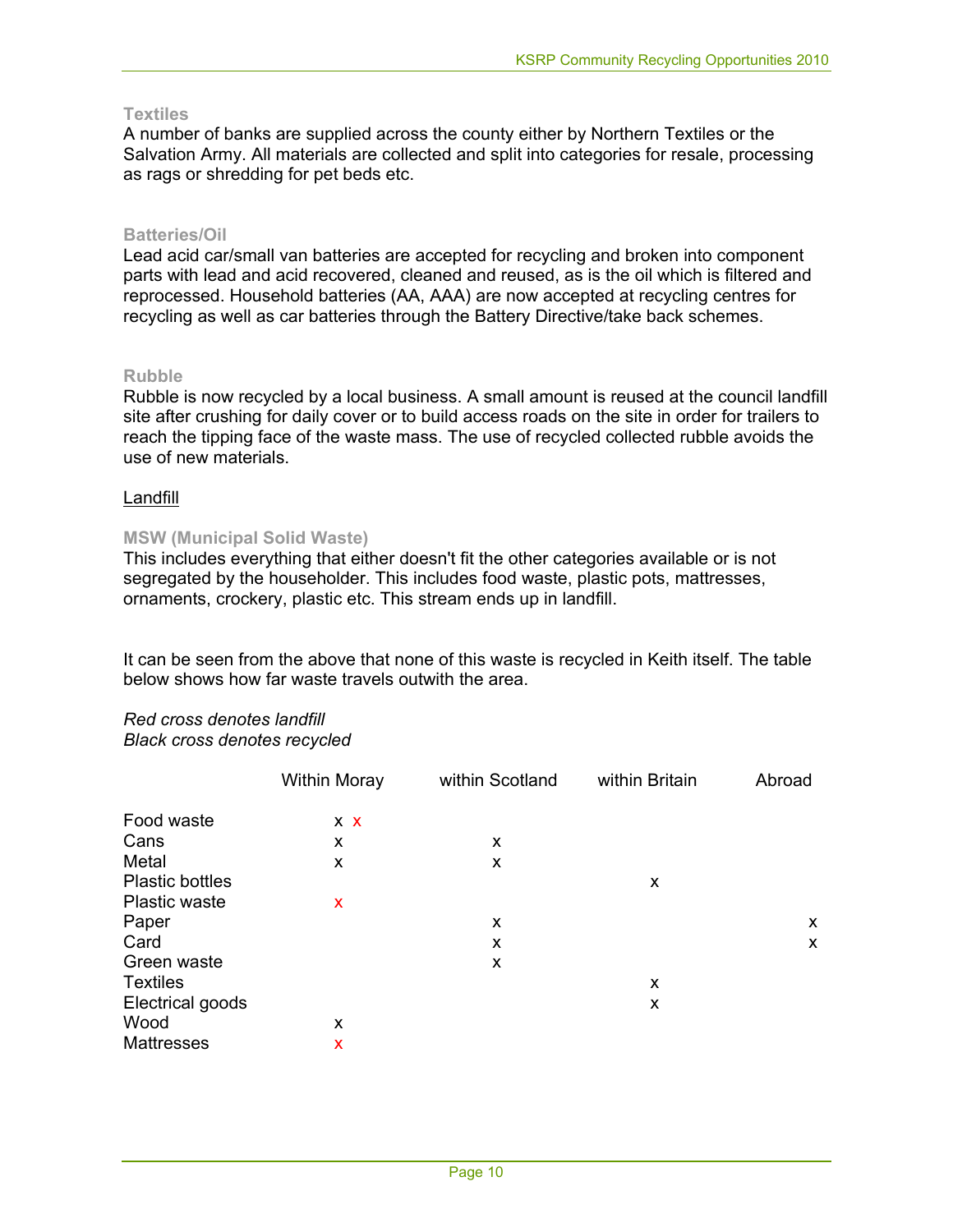**What waste do Keith businesses produce?** 

#### Survey results

A simple and quick questionnaire was devised to capture information about the business' waste types and where it ended up after leaving the business, any products made from recycled materials that the business might be able to use, any problems with moving to recycled products or with trying to recycle waste currently landfilled, and ideas from the business community for enterprises using recyclate in Keith

Businesses surveyed included:

**Shops** Newsagent Food shops Café/restaurants **Hairdressers Butchers Bakers** Bank Hotel/ pub **Charities Hardware Gifts** Framers Sewing machines Chemist

**Businesses** Electronic Design **Laundry** Haulage Builders merchant Motor repairs Tyres and exhausts Metal engineering Furniture makers Storage and removals **Printing Textiles** 

#### **Survey Results**

The survey revealed a wide variety of waste products produced in Keith, although many businesses merely produced office waste – tea bags, plastic cups, paper etc – and a small amount of plastic packaging.

Larger volumes of waste are dealt with through the council's weekly collections of trade waste and card/paper. A few businesses were unaware of the Council's recycling service for cans and glass uplift as part of this collection.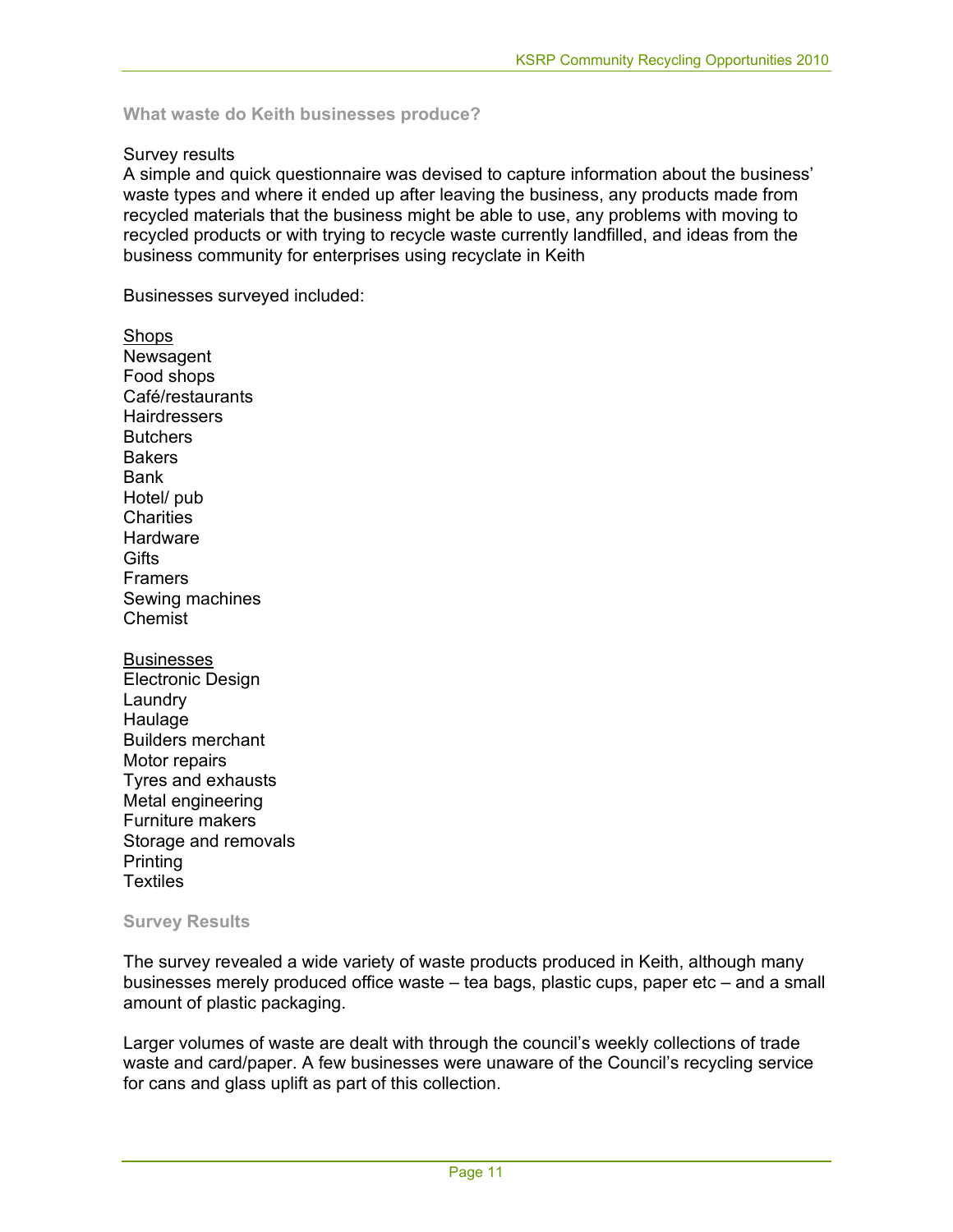There are also several special waste disposal services in Keith for hazardous or special waste. This is often driven by legislation on health and safety or security issues:

- Raw meat this is disposed of via specialist uplift to Douglasbrae Abbatoir just outside Keith
- Out of date drugs disposed of via specialist delivery after being collected in special containers by a national disposal company
- Bank documents/ prescriptions these are collected for specialist shredding / disposal by a national company

Some businesses in Keith that are part of larger enterprises told us about their company waste initiatives. These included Wisemans Dairy, which has committed to zero waste to landfill by the end of 2010, and the Royal Bank of Scotland which uses recycled paper wherever possible and is aware of the effect of online banking and chip and pin on reducing paper use.

# **Closing the Waste Loop in Keith?**

Having looked at the facts about waste in Keith, what are the opportunities, issues and greatest benefits for improving Keith recycling? The destinations for separated items recycled through the Council make reasonable sense in environmental terms, making use of nation-wide recycling networks developed over many years. The economic conditions (large scale closure of British paper mills) that lead to some of Keith's paper and card being exported to China means that the more paper and card that householders compost at home in Keith, the better. There is room for continued campaigning to reduce packaging and other waste. Moray's Dallachy landfill site has only 12 years of capacity left, and waste amounts are rising (see Appendix 2). There is also a role for promotion of more reuse and recycling – much of what is currently landfilled could be recycled:

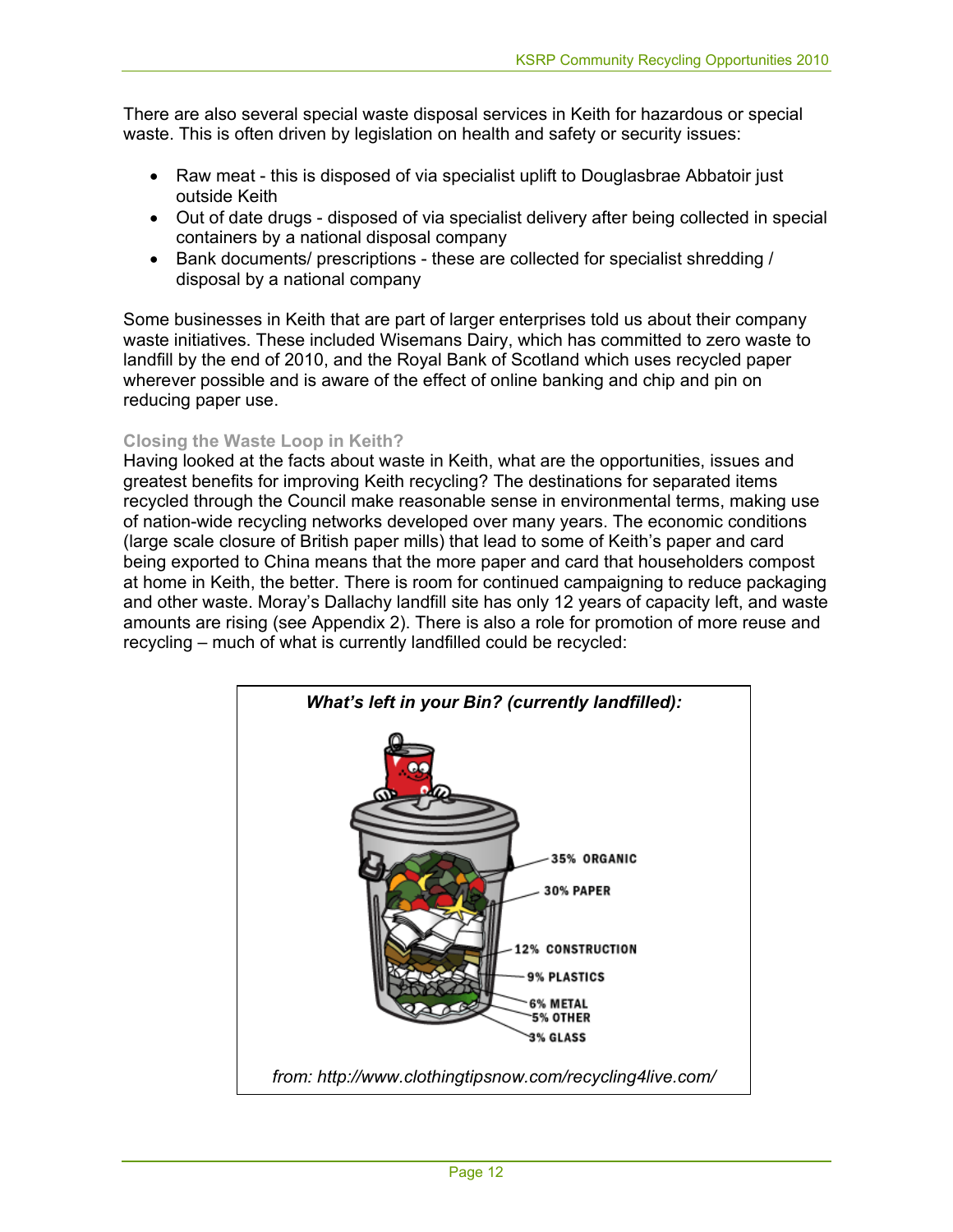# **Current local solutions**

Considering the residual waste currently landfilled by the Council, which at 526 tonnes per year in Keith almost equals recycled waste (640 tonnes excluding rubble); there are some interesting local solutions to thorny waste problems already being practised in Keith. Some of these solutions involve diversion from recycling to re-use before recycling; others involve diversion from landfill

### **Reuse/reconditioning within and between companies**

Several businesses co-operate to use waste from one to benefit another. As with providing waste for re-use by customers (see below), this helps to extend the trading relationship between businesses in Keith. This relationship is always built up between small local businesses where business people know each other. Managers of branches of larger businesses, who may of course change with time, are unlikely to be a part of this network. The exchange of waste is just one part of the trading network that local small businesses rely upon.

# Examples found included:

One firm uses another firm's concertina packing to wrap awkwardly shaped objects One shop uses offcuts of material from another business to make cards

There are also several examples of businesses paying for disposal/transport of waste, thus providing an income for other local and national companies. Examples include: Scrap metal weighed in at Moray scrap yards Cans recycled by Moray Waste Watchers Computers paid for disposal at Moray Reboot Fluorescent light tubes disposed of by an Elgin firm

Some businesses have found a way to benefit financially from their own waste. This includes using wood offcuts to run a stove to reduce heating bills and charities which move clothing and goods around different branches of their stores to gain maximum income.



*Cards and items made from recycled tartan offcuts*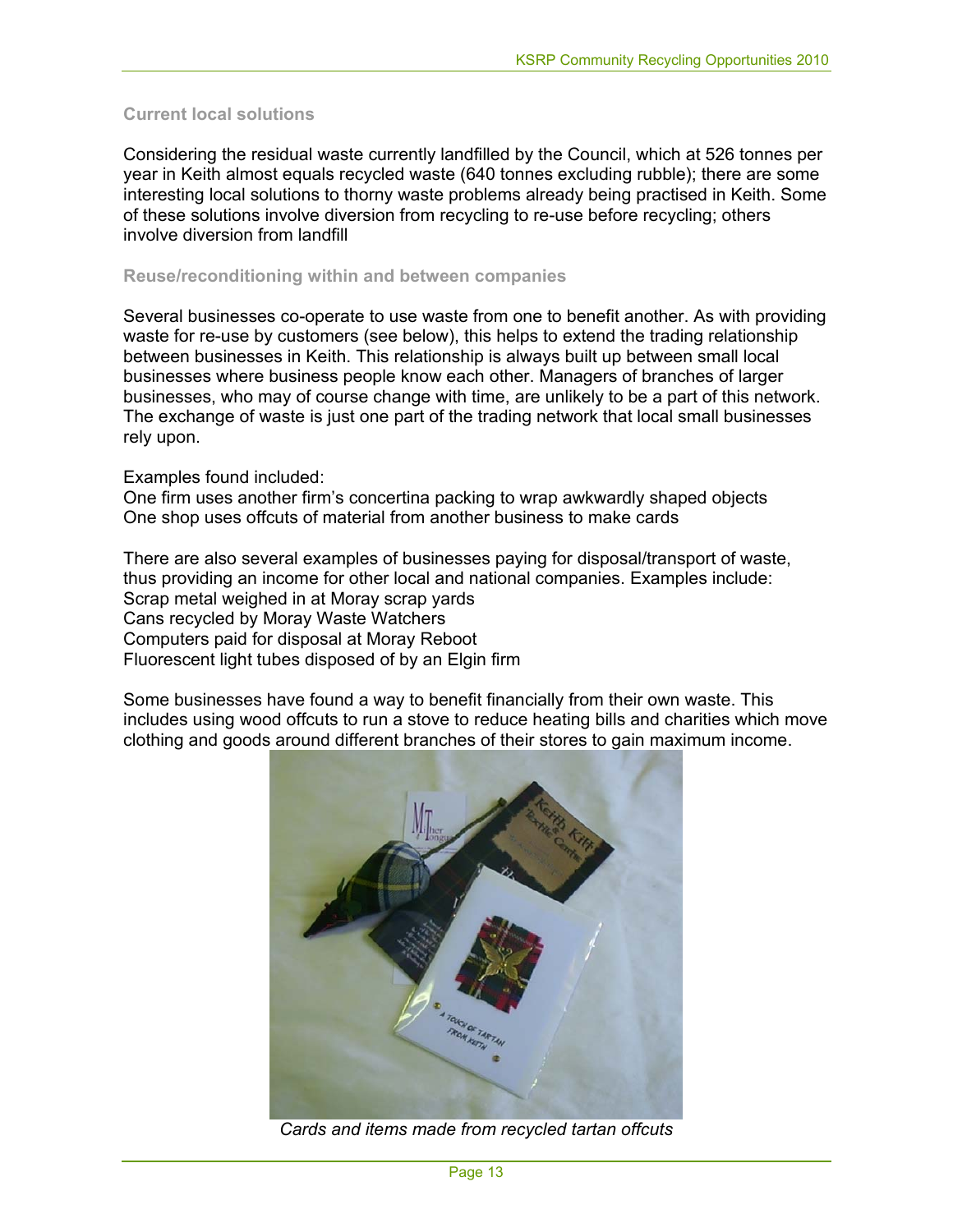#### **Reuse by customers**

Three examples below show how small businesses re-use or recycle some of their waste through existing customers. Customers and business people get to know each other through trading. Where waste can be used by people already in that trading relationship, business people will make the effort required to extend that relationship to reusing waste. This provides three benefits:

- The trading relationship is extended the customer is more likely to continue coming into the business
- The trader gets rid of waste though sometimes in a less convenient and more costly way (in time) than would otherwise be the case
- The customer gets a free resource for an activity of their own

#### 1. Food waste

The problems of disposing of food waste were well described by a café proprietor: 'We produce food waste every day. If we separated it into a separate bin, it would have to be disposed of every day otherwise it would begin to rot – we can't have that!' However, another food business has an arrangement with a customer who collects food waste daily for their hens. The waste is removed from landfill, the business solves its waste problem and the waste provides an 'input' to another enterprise.

#### 2. Packaging materials

Bubblewrap – reused/ given to customers for reuse on request

#### 3. Wood

Waste pallets – reused until broken, then given to customers by several Keith businesses Small pieces of offcuts – distributed to elderly customers for kindling

#### **Re-using waste within a business/ with another business**

Sometimes a business has seen and made use of an opportunity to reuse waste within the business itself to reduce costs

#### 1. Re-use of packaging materials

Many Keith firms used to strip and dispose of packaging such as card, boxes and bubblewrap on delivery. Now most firms using such materials reuse them until they are no longer of use (either worn out, spoiled or cut into too small pieces). As well as donating to customers, there is also some evidence of inter-business recycling: one firm uses specialist card packaging from another local business to wrap awkwardly shaped items for dispatch

#### 2. Reuse of pallets

All firms using pallets reuse them until broken, when they are given to existing customers for firewood. One storage firm uses a system of double pallet stacking to increase the life of pallets (and incidentally protect against flooding)

# 3. Use of wood offcuts

One firm runs a woodburning stove to heat the business. This has reduced the firm's heating costs and is more cost effective than selling the offcuts for firewood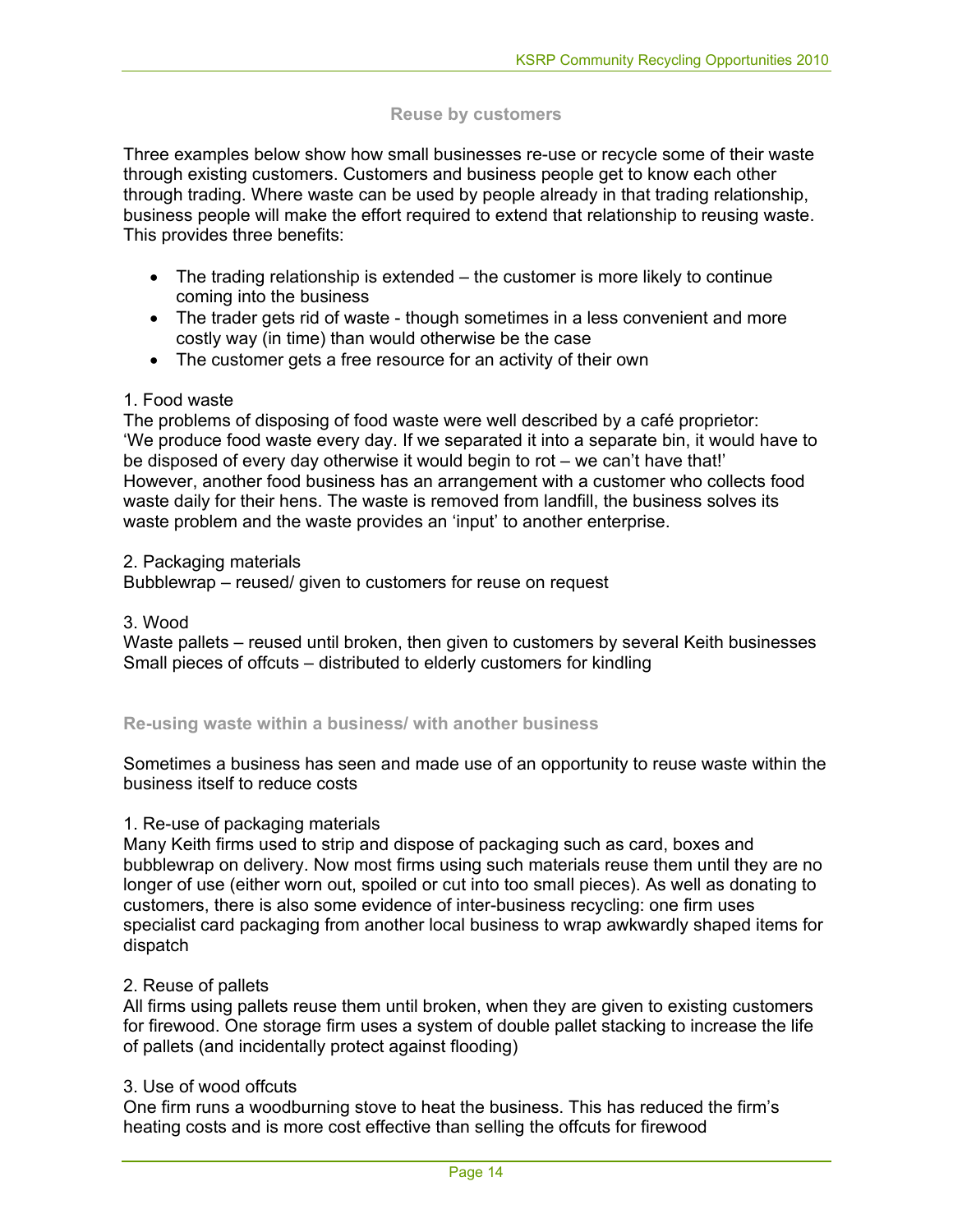# **Opportunities identified by businesses**

Large plastic 5 gallon drums, non-food waste. One Keith business has these strong plastic containers that are currently landfilled. The management there thought they might be useful to another business

Metal waste. An engineering company suggested that if they were asked for specific waste – a list of requirements – they could easily divert this from the main skip to save it for recycling. The example of the Keith Primary School's recycled garden was used. Scrap metal pipes of a small diameter could be used for windchimes for example. However, care would need to be taken that rough edges were sanded off before use.

Paper offcuts. The printing business in Keith produce some scrap card and paper. These are mostly long, thin strips which are trimmed from larger sheets. These could be diverted from the recycling skips to order, but this would need to be carefully managed with an efficient pick up time to avoid storage problems for the printers. It would also be easier for the company to deal with a few customers rather than a lot of individuals.

#### **Opportunities investigated but rejected by businesses**

- Cloth thread offcuts
- Material offcuts both can be recycled in areas of large scale cloth manufacture (such as Yorkshire where the manager used to work) for cloth waste etc, but low density of such businesses in this area mean that it's not economic to divert this waste from landfill in the Keith area.

#### **Local social enterprises already using recyclate**

#### The Green Home

This is a social enterprise and charity based in Buckie, which reuses furniture and household goods. It is the only place outside Aberdeen where electrical goods (WEEE goods) can be tested and reused/resold. Their large display area and shop offer preowned items for resale to the public, with a discount for those on benefits. They used to operate an outreach warehouse at a Keith industrial unit, but this had to close in 2008 due to a change in contracts and lack of funding. People from Keith can take advantage of free delivery/collection in Moray and North Aberdeenshire. Tel: 01542 839600

#### Reboot

This social enterprise and charity is based in Forres, and provides the only centre between Inverness and Aberdeen providing computer re-use facilities, and recycling for households and businesses. They make a small charge for this service to businesses, but there is a discount for charities, and for bulk disposal. They can collect in the area for a mileage charge, and can also securely erase your hard drive for reuse for £1.50. Tel: 01309 671681

#### **Wastebusters**

Based at the Council's recycling centre in Forres, this social enterprise resells waste household items excluding electrical goods, runs educational and training programmes and makes items for resale out of recycled materials. They can pick items within Moray for a fee. Telephone: 01309 676056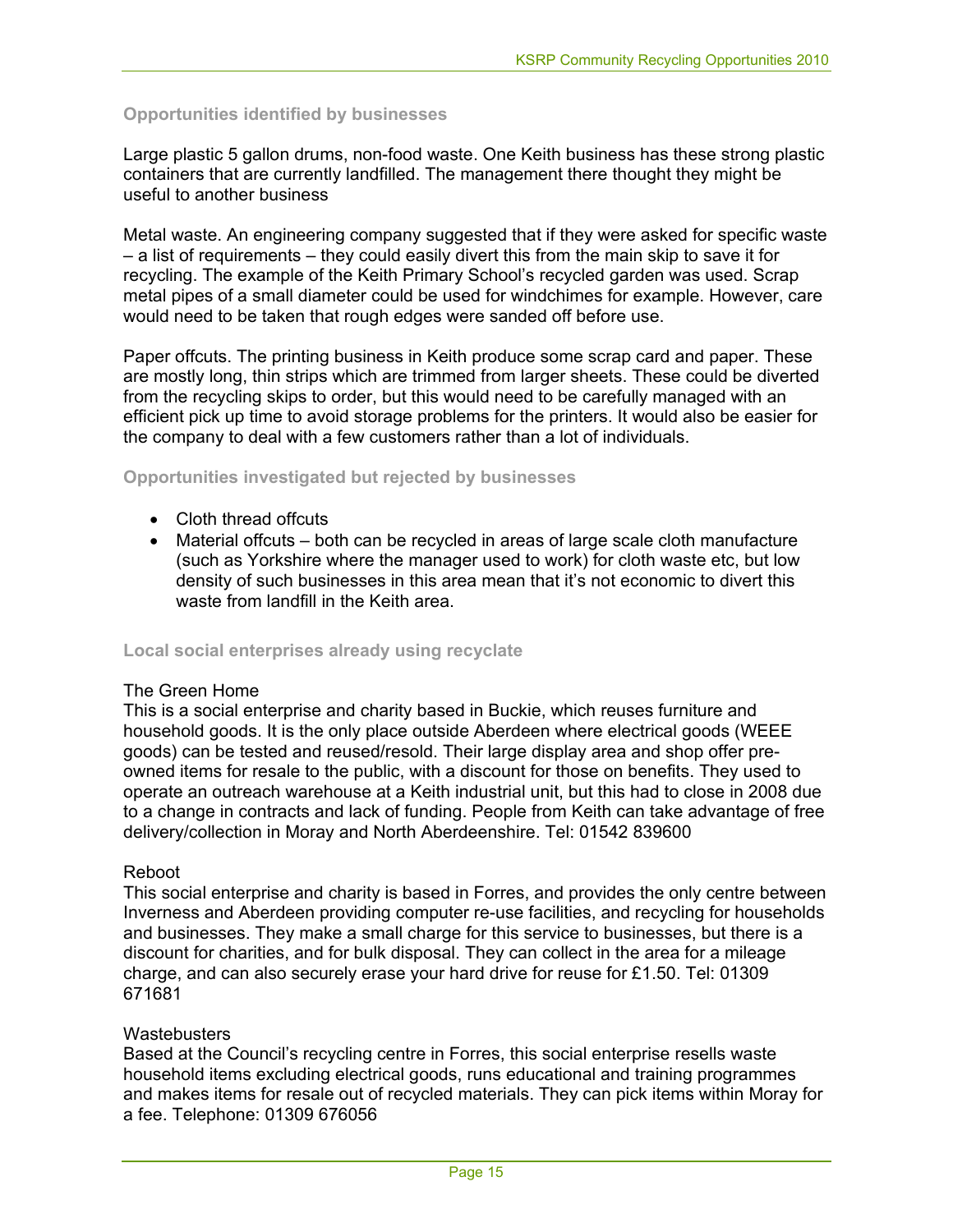# The Creative Waste Exchange

This reuse project based in Aberdeen signs businesses up as corporate members for a fee to uplift their waste at a charge lower than landfill disposal. They also do one –off pick ups by arrangement. Other members sign up to buy items – schools, individuals, art students etc who buy from the Exchange's online shop or occasionally in person. They have been looking into outreach shops to solve the problems of people accessing their premises in Aberdeen. They have also School Enterprise Kits for purchase, where the children get a selection of items for sale and keep half the proceeds (other half to CWE). The kit also provides help with marketing etc. Tel: 01224 213736

# Moray Reach Out

Recycles all of Moray's Cans at this social firm and charity Waste Watchers in Buckie which employs trainees with special needs. Cans are collected directly from high-use businesses including hotels in Keith and from all Moray Council's recycling centres. Cans are separated, baled and sold to reprocessors in southern Scotland. Tel: 01542 835533

#### Salvation Army

The UK's leading textile and clothes recycling company has a depot in Keith, processing clothes, shoes and household linens from its textile recycling banks and delivering to its shops or for reprocessing into mattress fillings etc. Proceeds fund the salvation army's centres and community work. Tel: 0845 458 1999.

#### **Recycling business ideas examined**

#### Plastic

Removing plastics (high volume) and food waste (high weight, high environmental pollution) from the landfill waste stream would be beneficial. Plastic bottles of type 1&2 can now be recycled at Keith's council recycling centre, and there is a lot of reuse of plastic packaging going on. However, once plastics such as bubble wrap, plastic sheeting and shrink wrap are too worn to use it is difficult and costly to recycle. Children at Keith Primary School took 20 minutes to identify 7 different sorts of plastic in the average weekly rubbish from a household. This highlights the sorting problems, plus plastic is so light (high volume per tonne of recyclate) that there are transport issues.

There are businesses recycling plastic into garden furniture such as Connorco in Durham and British Recycled Products based in Hebden Bridge, Yorkshire where the council currently sends its plastic bottles for recycling. A similar firm in Aberdeenshire folded about 10 years ago.

# Food Waste

Food waste involves problems of collection, storage and composting (as opposed to garden waste which is easier to handle). Food businesses must clear their premises of even small amounts of food waste daily, making it a high cost activity. TMCWT advised that composting waste other than garden waste can be difficult biologically – for instance if a supermarket has an offer on pineapples, the resulting sharp rise in peel can upset the balance of bacteria in compost, leading to smells, excess liquid etc. There are also problems with vermin where food scraps are openly stored.

One Keith solution – feeding to a customer's hens or pets – is a good way of daily, secure disposal for small amounts. Some businesses have their small amount of office compost taken home by employees with home compost bins. Aberdeenshire Council have recently started kerbside collection of food scraps for composting. A Master Composter project such as the one just developed by Forres Transition Towns could be developed in Keith to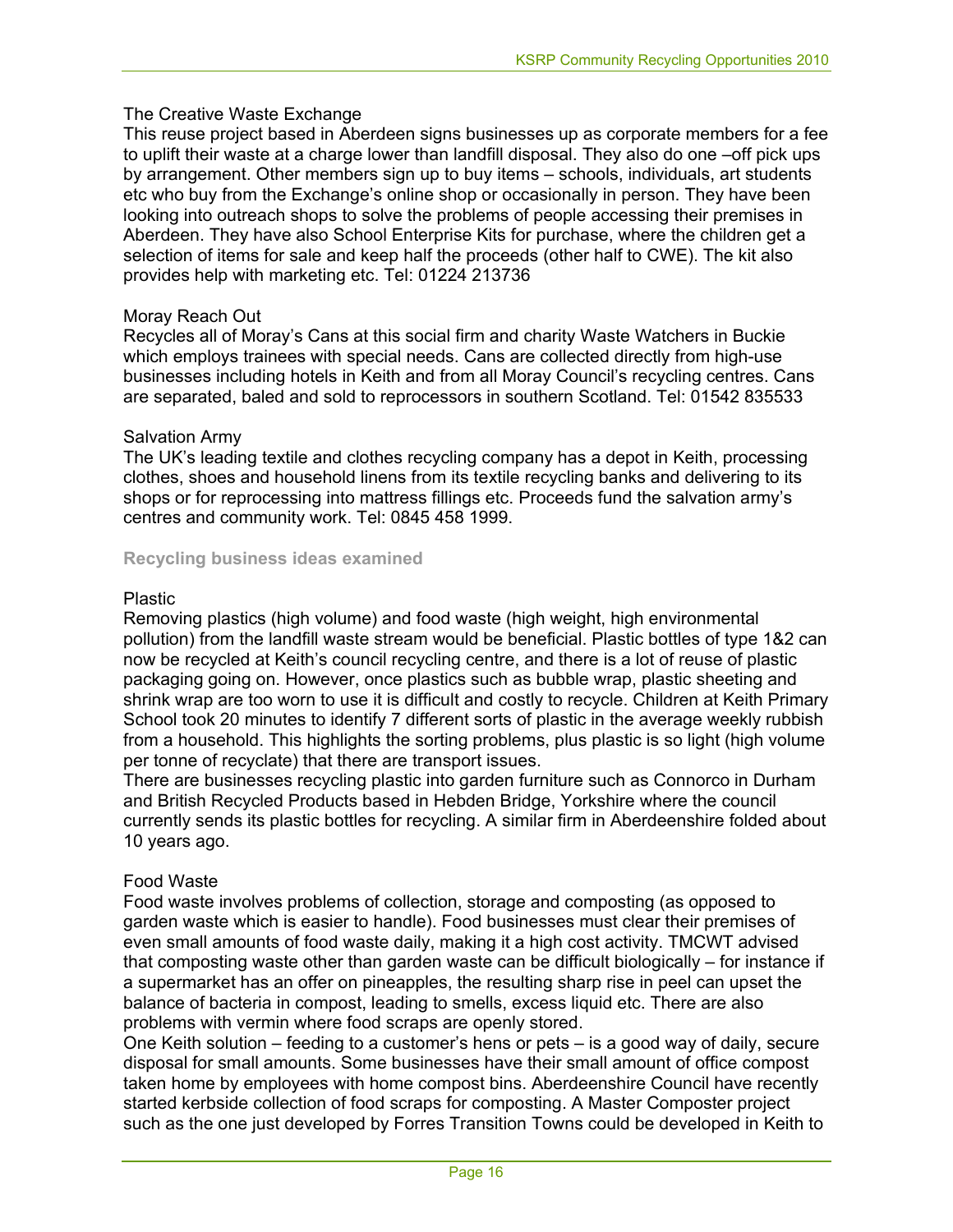include community initiatives mentioned in this report as well as encouraging home composting. This would raise awareness and encourage local action. A system for combining some of the waste paper and card with food waste in a composting venture would have a good environmental and waste reduction impact, removing some of the farthest travelled waste and bulkiest, methane producing elements of Keith's waste. Licenses for setting up such a site would prove expensive.

### **Glass**

In Shetland, the waste glass is processed by Shetland Islands Glass Recycling – Deocrete. Due to the large costs involved in either transporting Shetland's glass recyclate to processing centres, or setting up a plant in Shetland, the Shetland Council helped support a local business to recycle Shetland's glass on the Islands through developing a fine silica sand. This is now used for high quality decorative concrete, water filtration for fish farms, shot blasting and even furniture. TMCWT advise that the economics of glass recycling on mainland Scotland in Keith would make such a project difficult to run here.

# **Case Study: Keith Primary School Recycled Garden**

An approach from Keith Primary School to help them create a recycled garden was used as an opportunity to give an example to businesses about recycling. Three sessions were conducted with P7 pupils and those in the special unit to raise awareness of recycling issues and plan out their ideas for using recycled materials to create a recycled garden. Suggestions for planters, wind chimes, insect houses and bird feeders made from recycled materials were made for pupils to take forward. It was suggested that a list of recycled requirements was made that could be circulated to local businesses. This suggestion was popular with businesses too, who were very willing to supply items. This project is an example of something that could be possible through a recycling initiative in Keith.



*Pupils at Keith Primary School with their ideas for a recycled garden*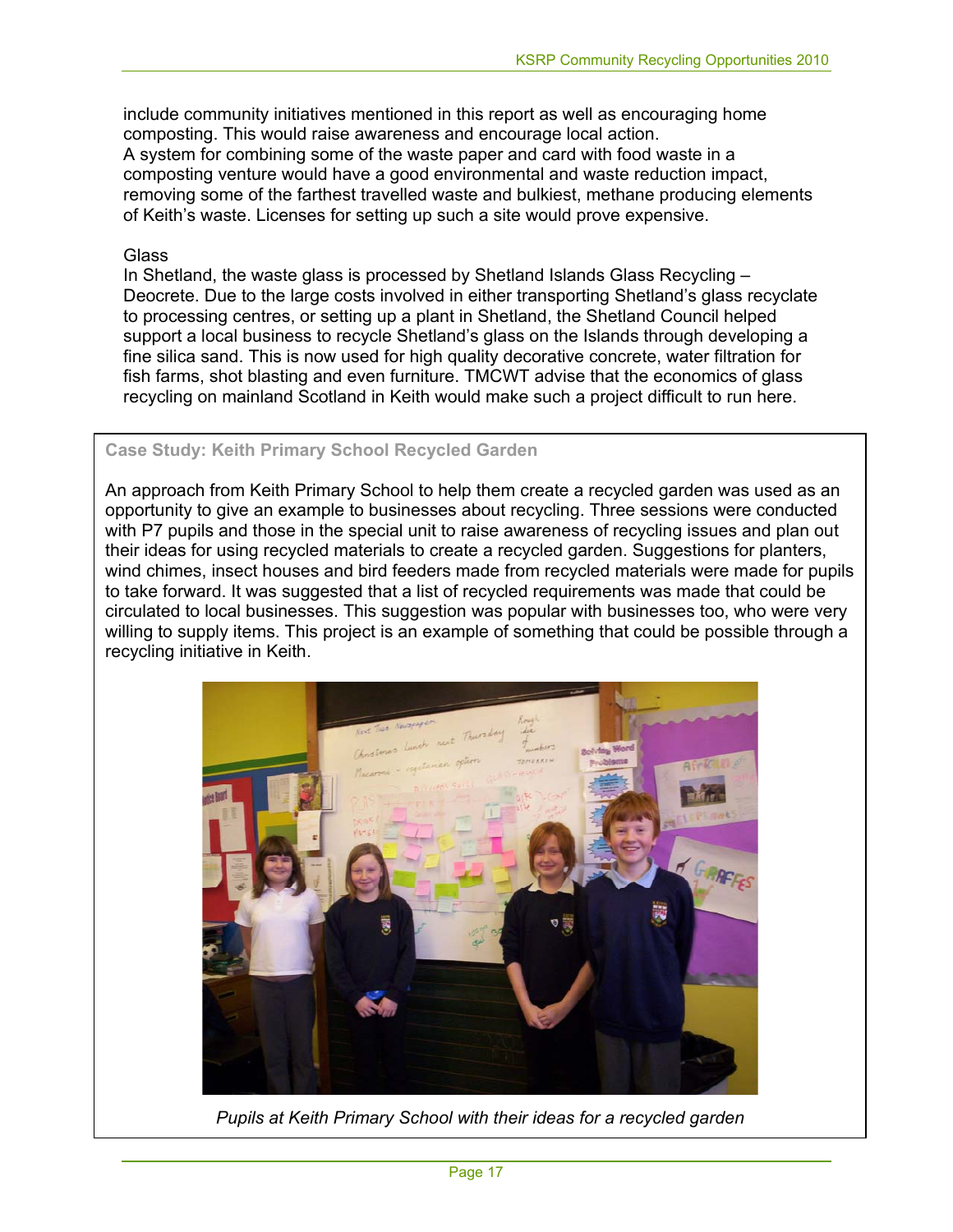# **Conclusions**

Small amounts of waste from specialist businesses are difficult to recycle or divert from landfill in Keith due to low volumes. One business actually conducted a feasibility study into this before rejecting this option. An example is mill thread waste. However, it would be possible to separate this waste out for recycling through current charity rag collections.

Legislation on some specialist waste has led to opportunities for businesses collecting this waste. These are mostly firms operating nationally. Examples are secure paper disposal, meat waste, drug waste, tyres, engine oil, reconditioned engine parts and prescriptions disposal.

Many traders in Keith extend the business/ customer and inter-business relationships through provision of waste products to customers and other businesses. This relationship is informal, productive to both parties and to the environment and essential to maintaining the customer base for local businesses and shops in Keith. Examples include bubble wrap, food waste, broken pallets, different types of paper packaging and wood offcuts

Existing waste-based enterprises have attempted to operate in the Keith area but in the current economic climate and waste framework, have had to concentrate on their local area and contracts. However, these innovative enterprises are very willing to look at approaches and new ideas that may emerge in the Keith area. Examples include the Green Home collections and Creative Waste Exchange Schools enterprise packs

Goodwill and willingness to give time and resources to reducing waste and waste costs are very common in Keith. Some businesses (mostly branches of large national firms) have made a commitment to various formal environmental targets. Small businesses put staff time into preparing items for recycling or reuse (computer cases, card, plastic wrap).

Businesses identified some products they reuse or recycle themselves within their business or on an inter-business level in Keith. Examples include using wood offcuts in a wood stove, reuse of pallets, reuse of packaging, use of waste packaging from one business by another and tartan cloth offcuts used for making cards.

Businesses identified products they produce as waste that might be of use to others. Here, using the recycled school garden as an example was useful to provide a focus. Some businesses suggested that they were happy to provide waste – they just needed to know what was required by individuals, projects or charities, possible on a circulated list and they would 'recycle to order'. For many, this was simply an extension of current practice. Business people see this as an advantage to their businesses by extending contacts and community involvement. Examples include plastic 5 gallon drums, metal waste, office furniture and paints.

Barriers to new waste enterprises, expansion of existing waste businesses and increasing recycling and use of recycled products within business were identified and are mostly based on health and safety and cost of providing more local options over current waste disposal services. These include the limitations of recycled paper quality (perceived or actual), problems with food waste disposal, lack of awareness of council trade collections for metal and glass and business set-up costs for large scale waste enterprises in Keith.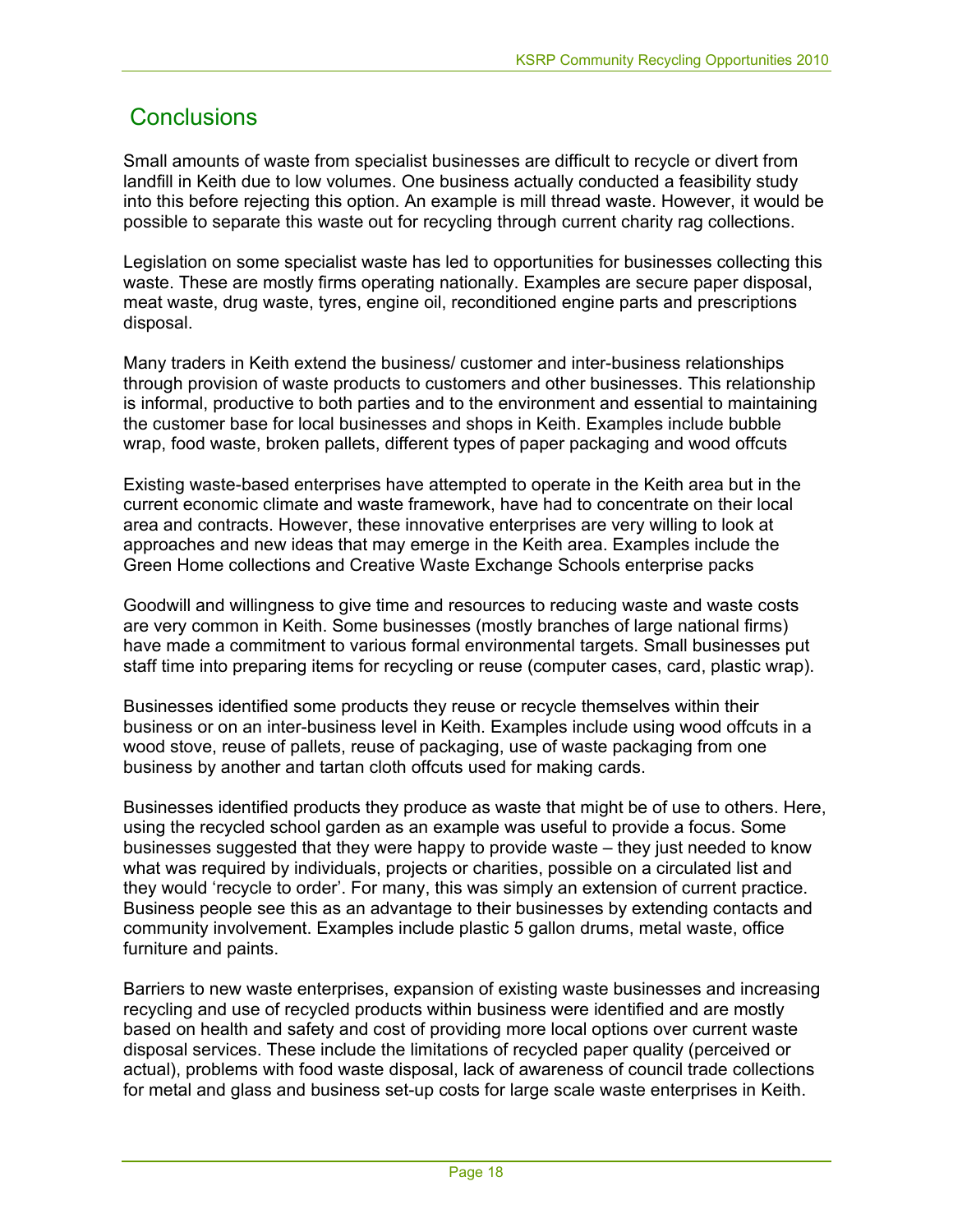# Options/Recommendations

Much informal recycling and diversion from landfill occur in Keith as part of ongoing business, individual and customer relationships. It is important to allow these to continue to flourish and not place barriers in their way and to use opportunities like this research to encourage it to continue and develop. Existing sharing networks could be extended to include paper offcuts for card and ticket making, for example.

KSRP and other Keith businesses and organisations can work with existing waste-based businesses to help extend their reach. Most of these are social enterprises which have a social and/or environmental remit. A good start would be the Creative Waste Exchange's Schools enterprise packs.

Any new waste business based in Keith would do well to be based on improving and building on existing networking opportunities and providing information to and between businesses and individuals. This is building on systems that work in Keith already and could improve confidence in recycling and new ways of closing the waste loop.

A system for combining some of the waste paper and card with food waste in a composting venture would have a good environmental and waste reduction impact, removing some of the farthest travelled waste and bulkiest, methane producing elements of Keith's waste. A site would be required for this activity making it an 'option 4' project (see below). A Master Composter post could be developed for Keith to encourage local household composting, raise awareness and feed into other waste initiatives.

A project could include a community noticeboard and a 'swap shop', virtual or otherwise. This could include information about current opportunities to recycle, some of which are still not widely known or subject to 'urban myth' (see Appendixes 2 & 3). This work would be unlikely to bring in any profit, but could work with volunteers and would need to be grant funded on a 2-3 year project to set sustainable systems up. It would build on existing Keith informal networks and would need to be sensitive to legislation and local requirements.

Funding for a part-time job could be sought through landfill tax or through the INCREASE programme. REAP would be willing to be a partner in this venture and could provide a high street presence through rented office space and the existing community notice board.

**Some Potential Options for a Project** 

# **Option 1: Informal Encouragement for Waste Reduction**

**Description**: KSRP and other local organisations take the lead in encouraging more informal swapping and reuse of waste in and around Keith.

**Resources**: Use only existing resources or ones that are available free – community notice board, press releases in local paper etc. Use existing volunteers. Perhaps training required to help satisfy waste legislation and dissuade fears over waste handling etc

**Advantages**: Cheap and quick. Retains informal spirit and avoids any worry of waste licenses etc

**Disadvantages**: Limited to availability of volunteers – may be requirement for volunteers to know the limits of what they can advise others. Difficult to record levels of waste being reused etc.

**Option 2: Online Reuse Project**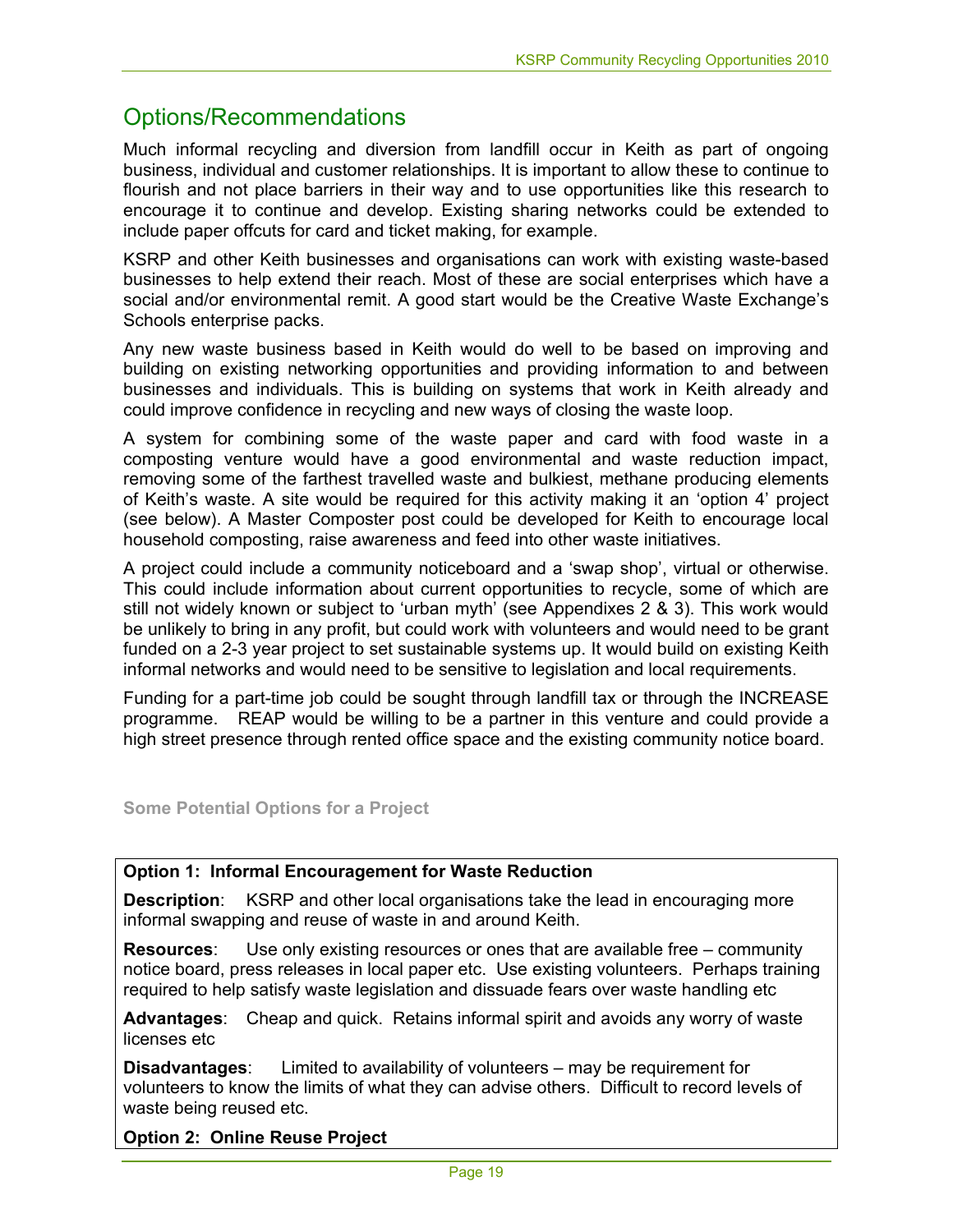**Description**: Encourage use of web services like freecycle or develop similar through keith website

**Resources**: Volunteer time. Publicity resources may be required

**Advantages**: cheap and easy to set up. Could be used as a starting point and build up to more tangible project.

**Disadvantages**: On-line projects do not engage with everyone – many people may be interested but forget about them. Still requires volunteer time to make sure it succeeds. Misses the personal touch that underlies much of the informal reuse of waste already happening in Keith. No overt demand for such a method of service has come through in the research.

# **Option 3: Reuse Project / Composter Project**

**Description**: Create a staffed project to encourage the informal networking of waste reuse in Keith. Keep directory of waste availability and those looking for things – a sort of swap list. Visit premises to take note of new waste and try to connect waste with potential users. Arrange swap events for general public (popular both before and after Christmas) etc. Could be combined with a Master Composter post (cf Forres Transition Towns)

**Resources**: Financing for staff to take it forward. Part time person who knows Keith, Keith folk and businesses in the area. Master Composter project would need funding for PT worker, volunteer expenses and resources budget.

**Advantages**: No premises to store waste required. Low key. Paid time to take forward project and therefore reduce burden on volunteers. Could be used as a starting point as a way or recording evidence of waste and put together proposal for larger project.

**Disadvantages**:Funding required. Lack of income stream for project growth/ continuation

# **Option 4: Reuse Drop-off Site**

**Description**: Create a location based project to enable people to drop off their unwanted goods and then pass them on to those looking for free/cheap goods. This could be similar to the Wastebusters project at the Forres recycling centre.

**Resources**: Larger project so larger amount of external funding required. Land and premises required. There is probably not space at the town recycling centre. Dedicated staff and volunteers required. Project would have to be complimentary to the Green Home and Wastebusters etc. Needs a champion and team of dedicated volunteers to take forward the project.

**Advantages**: Visible project with opportunities for volunteers to get 'hands on' experience. Will be able to measure amount of waste reused. Possibility to develop it as a self-funding project. Has potential to grow and develop strands like composting, sales training, taking on trainees, pick up waste from homes etc

**Disadvantages**: Needs substantial resources of capital and time to start project. Both Wastebusters and Green Home have struggled to make a success of project – hard work!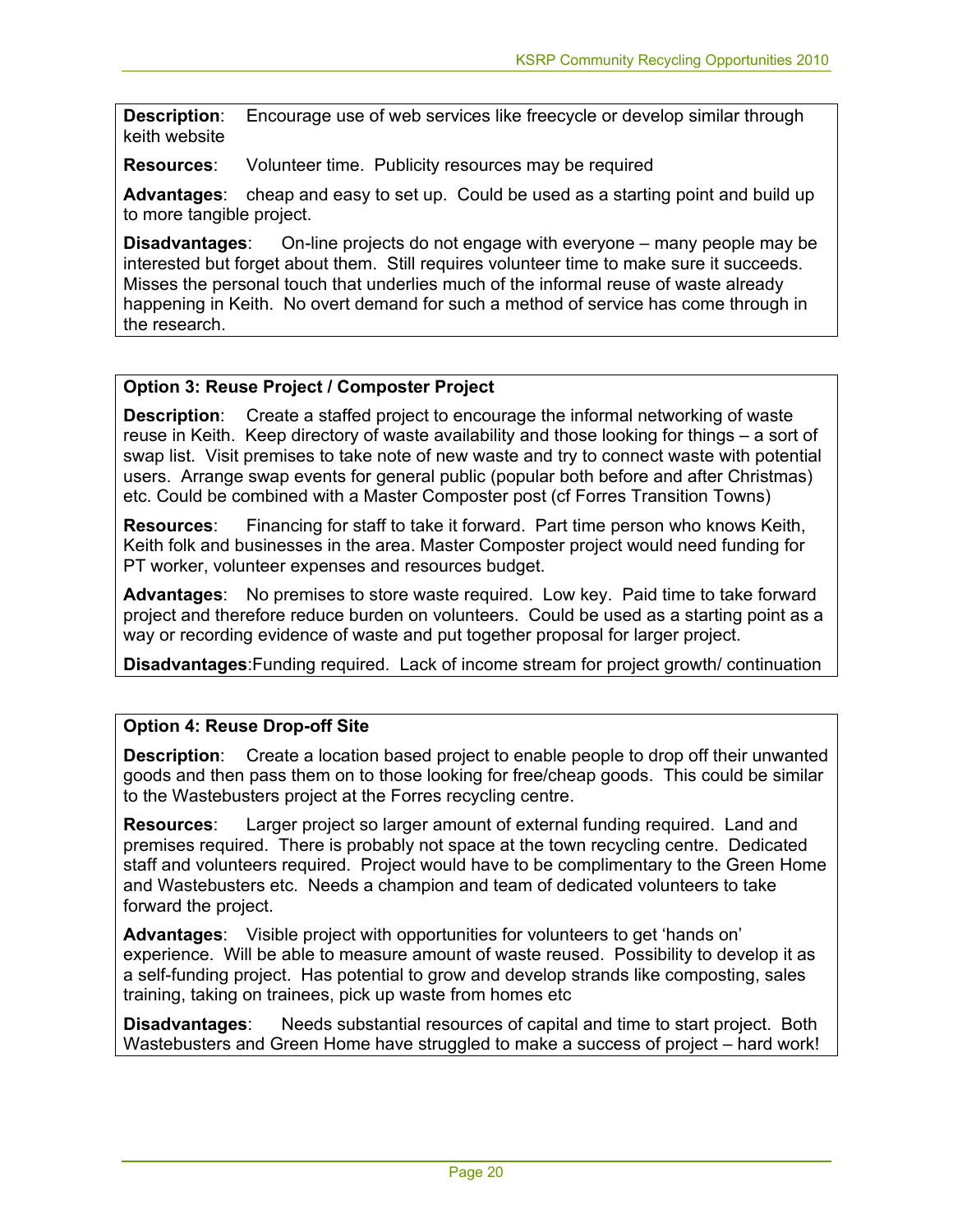#### APPENDIX 1 Waste from Businesses in Keith Questionnaire Results

#### ABOUT YOUR WASTE 35 responses

# **Do you use the Council's waste collection service for your waste?** YES 21 : NO 14 **Please tell us what waste materials you produce and where it goes**

| <b>Special collection</b><br>drugs (out of date)<br>waste meat<br>confidential financial paperwork<br>waste cooking oil<br>special waste - inks/ chemicals | special collection<br>collected by local abattoir<br>collected by security company to be re-cycled<br>collected and re-used<br>collected by specialist firm |                |   |
|------------------------------------------------------------------------------------------------------------------------------------------------------------|-------------------------------------------------------------------------------------------------------------------------------------------------------------|----------------|---|
| spinning cones                                                                                                                                             | re-cycled or re-used                                                                                                                                        |                |   |
| <b>Re-used materials</b><br>wrapping cardboard<br>mount card<br>cardboard boxes<br>paper                                                                   | <b>Destination</b><br>re-use for customers<br>donated to schools & art groups<br>re-used until done<br>used as packing                                      | <b>Numbers</b> |   |
| paper<br>paper                                                                                                                                             | shredded for compost and animal bedding<br>used as fuel for stove                                                                                           | 2              |   |
| bubble-wrap/ shrink wrap<br>plastic duvet bags                                                                                                             | re-use for customers<br>sent back for re-use                                                                                                                | 4              |   |
| wood off cuts<br>wood pallets<br>wood pallets<br>wood offcuts/sawdust                                                                                      | kindling for pensioners<br>re-used or re-cycled<br>given to customers for firewood<br>used for firewood on site                                             | 3              |   |
| plasterboard                                                                                                                                               | offcuts sold cheap to customers                                                                                                                             |                |   |
| carpet                                                                                                                                                     | remnants can be sold as off-cuts                                                                                                                            |                |   |
| waste clothes<br>clothes<br>material scraps                                                                                                                | collection and redistribution/re-use by the charity<br>to charity shops<br>re-used for cards                                                                |                | 2 |
| household goods<br>furniture<br>safes                                                                                                                      | re-cycled within the charity<br>to local and national charities<br>taken & cleaned for re-sales                                                             |                |   |
| food waste<br>milk                                                                                                                                         | to pet owners/ food for hens<br>taken to cheese processor                                                                                                   | $\overline{2}$ |   |
| fluorescent tubes                                                                                                                                          | disposed of via Elgin Electrical Supplies                                                                                                                   |                |   |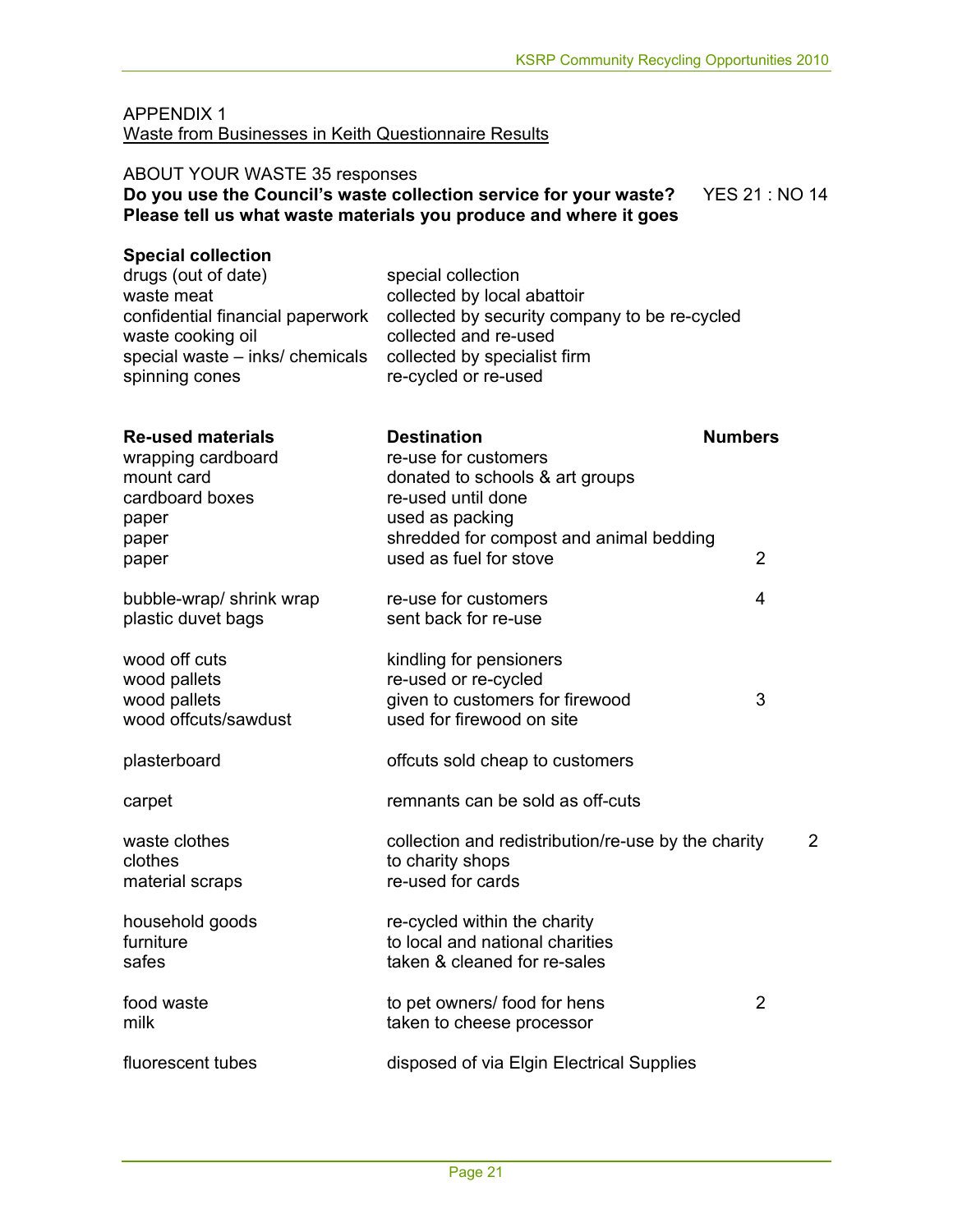# **Recycled materials**

| paper/card<br>card/paper<br>prescriptions<br>old newspapers/paper/card<br>in-house leaflets | taken home & re-cycled (council)<br>Council waste collection<br>shredded & re-cycled<br>taken to council recycling centre<br>2<br>taken back by company for recycling                                            | 5<br>17              |
|---------------------------------------------------------------------------------------------|------------------------------------------------------------------------------------------------------------------------------------------------------------------------------------------------------------------|----------------------|
| engine oil<br>oil                                                                           | taken to council recycling centre<br>lease all our vehicles so the leasing<br>company recycles                                                                                                                   | 2<br>$\overline{2}$  |
| oil, filters, chemicals, anti-freeze<br>oil & filters                                       | Northburn Aberdeen pick up<br>returned on contract to firm we buy from                                                                                                                                           |                      |
| oil<br>car parts<br>tyres (charge for this)<br>tyres<br>car batteries                       | contaminated waste to Aberdeen central base<br>returned to supplier for re-conditioning<br>company from Carlisle collect & shred for reuse<br>recycled by firm in Elgin<br>recycled through scrappage firm Elgin | 2                    |
| cans<br>tins and cans                                                                       | to Waste watchers<br>to council recycling centre                                                                                                                                                                 | $\overline{2}$<br>13 |
| glass bottles                                                                               | taken to re-cycling centre                                                                                                                                                                                       | 2                    |
| ink cartridges                                                                              | to re-cycling centre                                                                                                                                                                                             |                      |
| waste steel<br>metals<br>scrap metal                                                        | re-cycled via scrap metal dealer<br>cleaned and/or stripped as necessary on site,<br>recycled via scrap firms<br>travellers collect                                                                              | 4<br>2               |
| fridges<br>monitors<br>computers<br>computers                                               | sent to Perth for gas removal<br>to ReBoot<br>to ReBoot<br>if not sent to Reboot, disassembled on site into<br>component parts/recycled                                                                          |                      |
| plastic shrink wrap                                                                         | re-cycled at Aberdeen                                                                                                                                                                                            |                      |
| plyboard & wood off-cuts                                                                    | recycled through scrappage firm Elgin                                                                                                                                                                            |                      |
| <b>Waste materials</b><br>till paper                                                        | bin                                                                                                                                                                                                              |                      |
| broken glass<br>float glass                                                                 | binned<br>into bin - cannot be re-cycled                                                                                                                                                                         |                      |
| polyethylene & bubble wrap<br>plastic, polystyrene                                          | to council waste collection<br>to council waste collection                                                                                                                                                       | 6<br>$\overline{7}$  |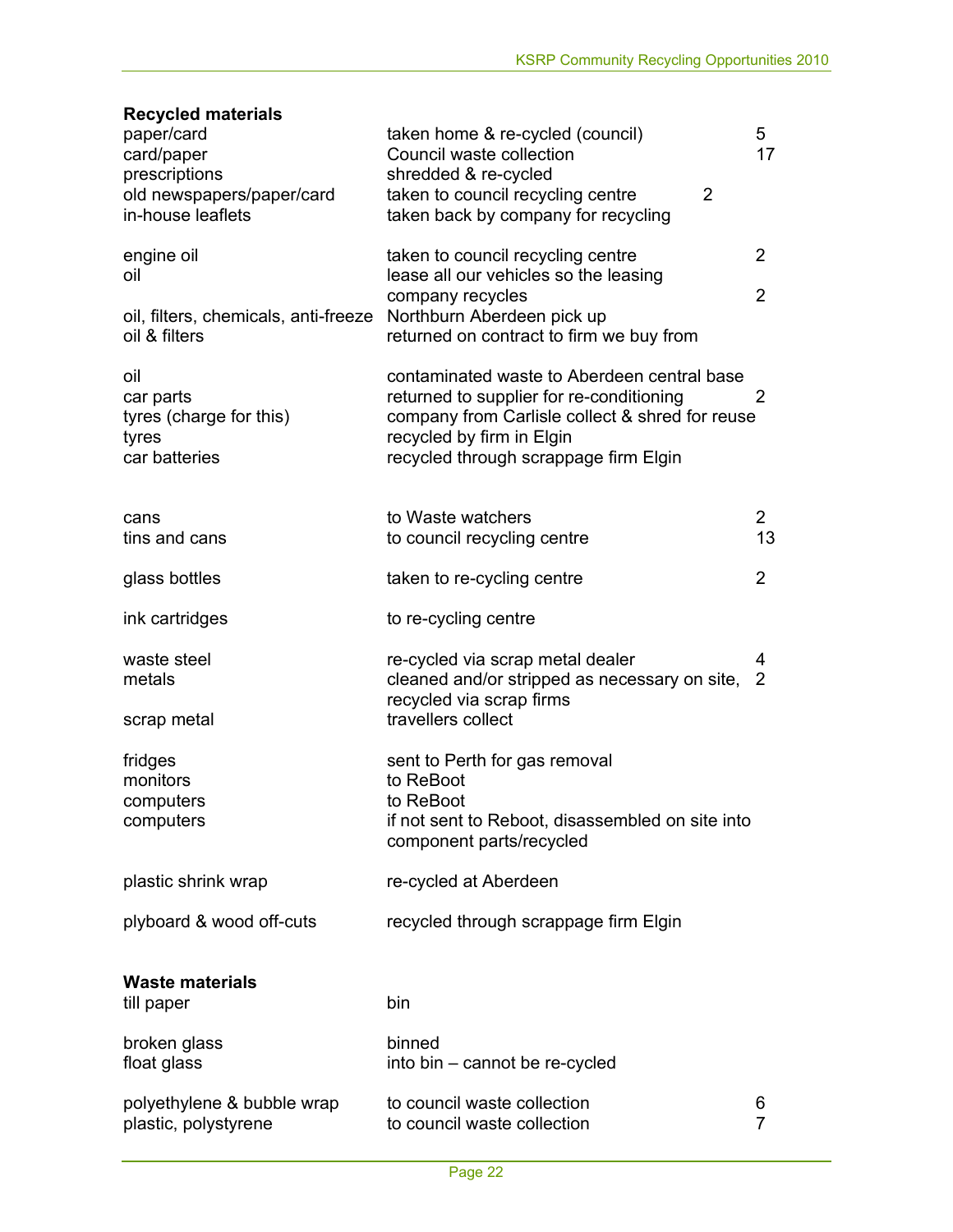| plastic bottles<br>rubbish & plastic<br>plastic washing liquid containers | to council waste collection<br>bin at home<br>bin | 2 |
|---------------------------------------------------------------------------|---------------------------------------------------|---|
| office waste                                                              | bin at home                                       | 2 |
| wooden spatulas                                                           | binned                                            |   |
| out of date cakes<br>cooked foodstuffs waste                              | binned by parent business<br>bin.                 | 4 |
| yarn scraps<br>short material off-cuts                                    | landfill - skip<br>landfill - skip                |   |
| dust<br>water/laundry liquids                                             | council trade waste collection<br>drains          |   |
| hair                                                                      | council waste                                     |   |
| cans<br>tins                                                              | binned<br>bin – can't be re-cycled                | 2 |

#### **Could some of the materials you use be replaced by recycled materials? Any problems that stop you using recycled materials?**

| <b>Material</b><br>mount card    | Reasons for not using/not using recycled materials<br>not re-cycled, has to be very pure – all from abroad                                                                                                                |
|----------------------------------|---------------------------------------------------------------------------------------------------------------------------------------------------------------------------------------------------------------------------|
| re-cycled envelopes              | used already                                                                                                                                                                                                              |
| plain white card                 | sometimes people want a shiny finish - not available?                                                                                                                                                                     |
| polystyrene & plastic trays/cups | to replace these with cardboard & paper for tray bakes<br>etc. would be more expensive.                                                                                                                                   |
| paper bags                       | we are using paper bags already                                                                                                                                                                                           |
| paper                            | from approved suppliers only - cannot be re-cycled                                                                                                                                                                        |
| re-cycled paper                  | used for photocopying                                                                                                                                                                                                     |
| bank slips                       | have to be of a certain quality of paper so not recycled                                                                                                                                                                  |
| paper                            | could re-use paper for jotting pads/ notepaper<br>high quality needed for our leaflets – doesn't seem to be<br>available recycled (see appendix 3)<br>need high quality paper - recycled not available                    |
| paper                            | some customers require re-cycled paper                                                                                                                                                                                    |
| bubble wrap<br>cups/spoons       | asked for by a lot of customers<br>we don't know of any available                                                                                                                                                         |
| food waste<br>food               | nowhere to compost but would have to be collected daily<br>compost – storage issues relating to vermin. Sanitising<br>of bins has costs implications - £45/month)<br>Food industry hygiene issues make packaging of small |
| chip & pin                       | quantities - sauces, sugar etc - essential<br>saves 2 million pieces of paper per year                                                                                                                                    |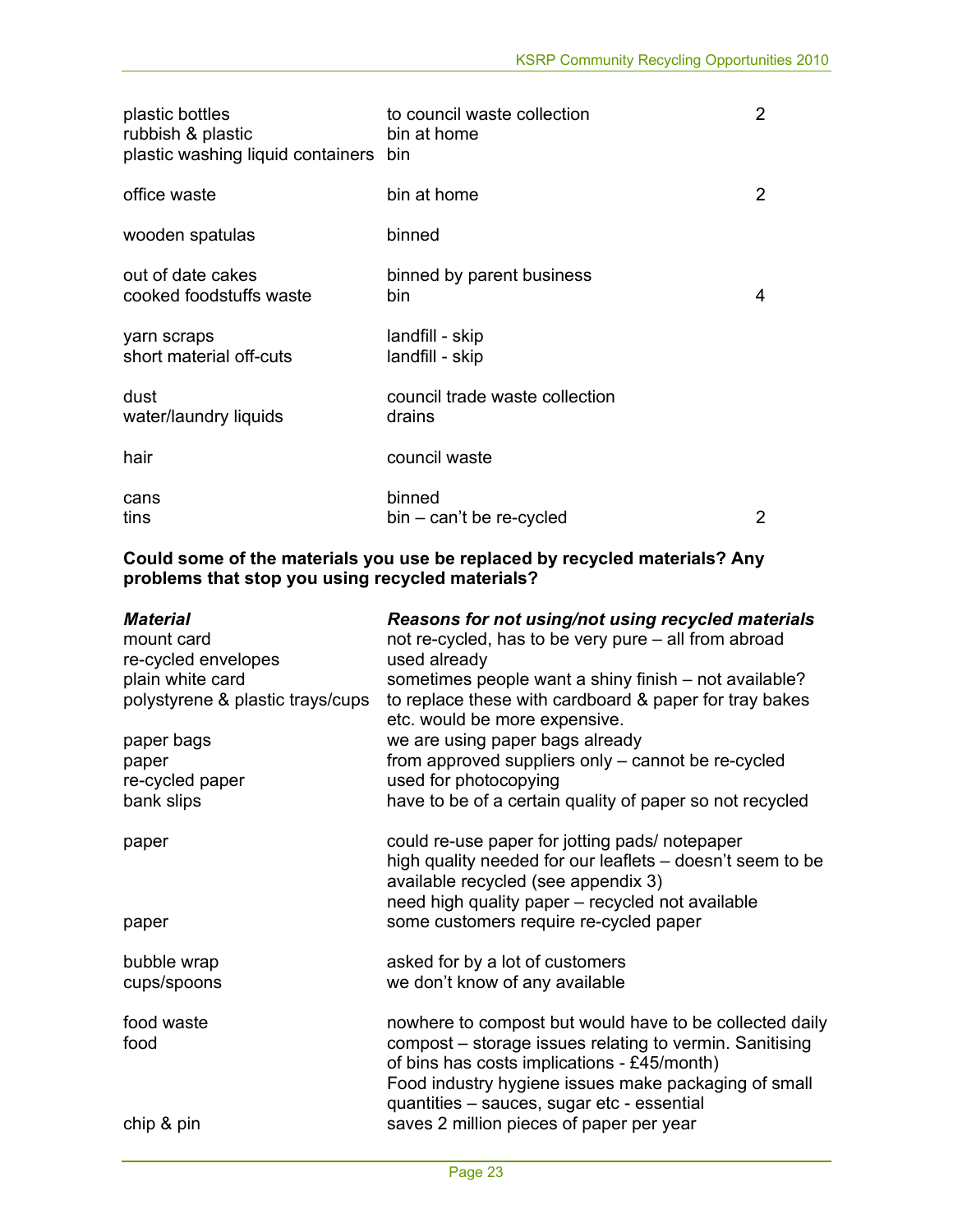| on-line banking        | saves 1 million statements per month                               |
|------------------------|--------------------------------------------------------------------|
| printer's gum solution | now environmentally friendly                                       |
| Fuel - biodiesel?      | But we use a lot so difficult to get supplies?                     |
| Insulation             | can be from recycled materials – customers need to ask<br>about it |

#### **As a local business person, can you see any opportunities for uses of waste materials, or recycling businesses/ social enterprises/ additions to existing businesses in the Keith area?**

Reboot, the computer recycling could do more promotion in Keith Farmers can re-cycle baling shrink wrap

We work with another Keith business and display their items in our shop We are already recycling material scraps through cards etc in 2 Keith shops We use concertina'd paper packaging from another Keith business for our awkwardly shaped items

Using home workers to re-use/re-cycle cloth & clothing

Transport of bottles & cans to be re-cycled

Unaware of Council trade recycling service for glass/cans/plastic 3

Plastic re-cycling – lots of milk cartons. Prefer to buy glass bottled water to re-cycle more easily.

No – most people are into waste management. The council do a good job.

We could provide some off-cuts for tickets/cards/business cards – paper tends to be long/thin. Collection would need to be arranged

Recycling yarn not feasible in this area - too little waste from mills to make economic sense. Investigated this as we'd been involved with a scheme like this in Yorkshire, but not economic in N Scotland

Laundry fluid 5 gallon containers – any use for another business?

Packaging we currently throw out could go to a craft shop Distilleries – hot water & materials

Keith recognised as good shopping centre and has good infrastructure – lots going for it!

We could recycle/save scrap materials 'to order' if we had a list of requirements Keith Grammar School – use off-cuts.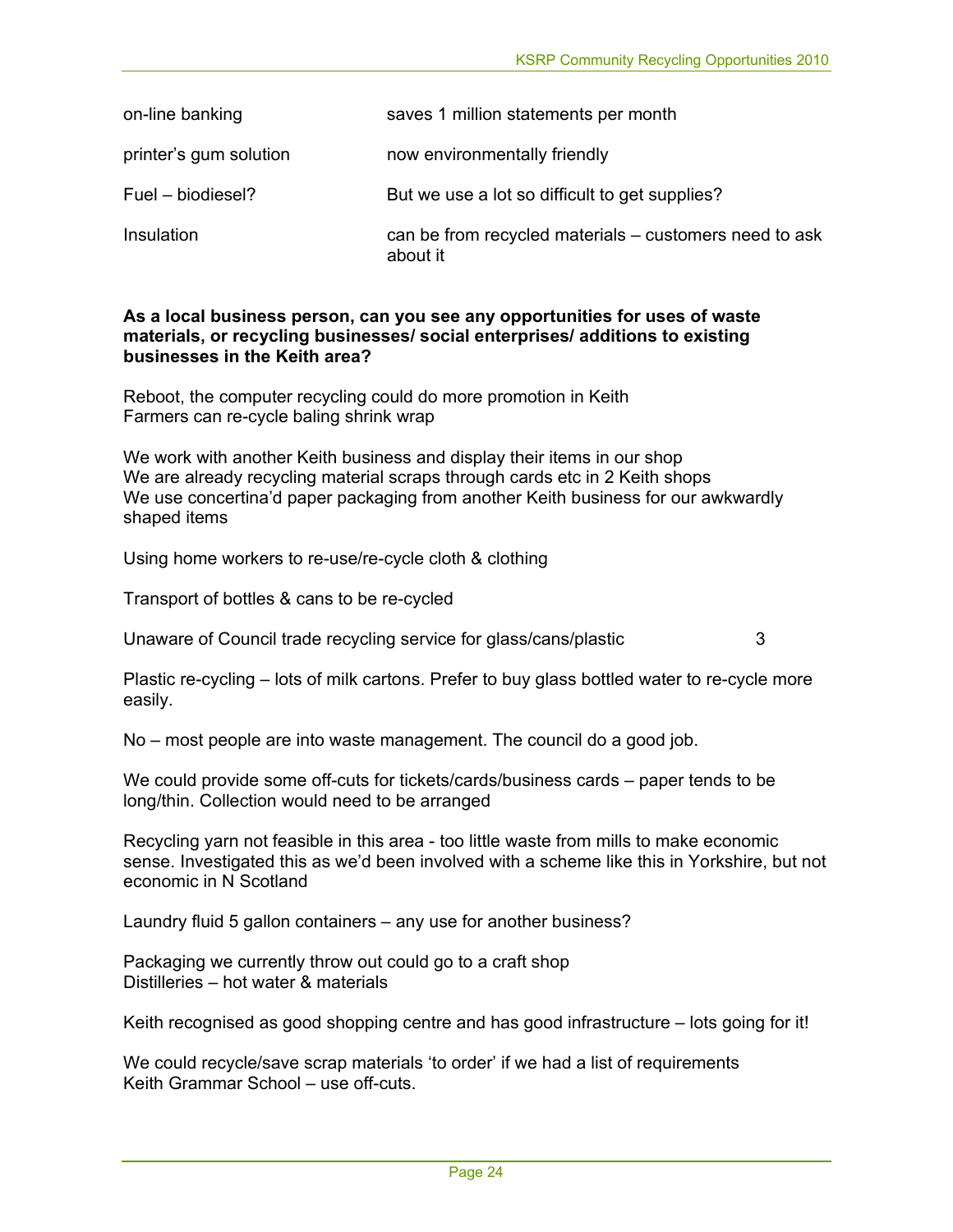# APPENDIX 2

# Waste Statistics in Moray *(source TMC website)*

Recycling and composting rates are rising. However, so is the amount of total waste:

Total Household Waste Arising for 2001-2002: **49,924** tonnes Recycled or composted: **3,184** tonnes (**6.3%**)

Total Household Waste Arising for 2006-2007: **52,764** tonne Recycled or composted: **24,622** tonnes (**36.3%**)

Latest Quarterly Recycling Figures: **46.6%** of Household Waste – this exceeds the New National Targets for waste of 40% by 2010. However, by 2013 we need to recycle or compost 50% and by 2025 70% of our waste.

- The Council collects 0.77 tonnes of household waste per head each year.
- Each household produces on average 1.9 tonnes of waste each year.
- The proportion of Council Tax that goes towards waste collection and disposal is 2.7%.
- Approximately 38% of all waste is "green" waste i.e. garden and kitchen waste.
- The average person throws away 74kg of green waste each year, which is the same as 1077 banana skins.
- Dallachy Landfill site has less than 12 years capacity left. Current waste growth rates will result in a doubling of household waste within 37 years.
- Glass takes more than 100,000 years to decompose; aluminium cans 80 to 100 years; steel cans - 100 years; cigarette ends - up to 2 years; fruit peelings - up to 2 years.
- Disposable nappies take between 250 and 500 years to decompose.
- 5 million nappies are disposed of every year in Moray alone.
- Green waste is the most potent source of methane, a greenhouse gas, when it is disposed of in landfill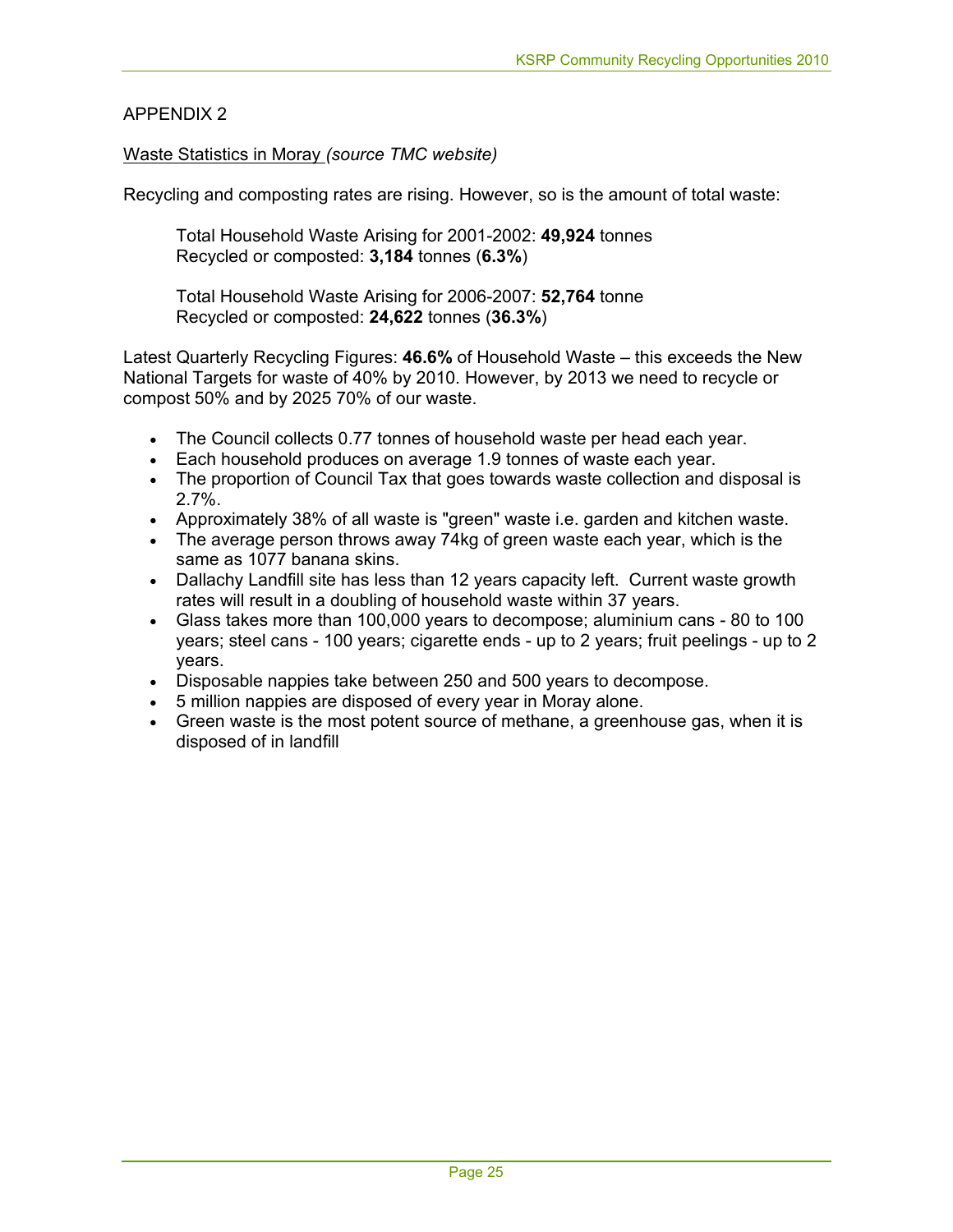APPENDIX 3

| Urban Myth                            | Observable Truth                                                                                                                                                                                                                 |
|---------------------------------------|----------------------------------------------------------------------------------------------------------------------------------------------------------------------------------------------------------------------------------|
| "Recycled paper is rough and crinkly" | This report is written on recycled paper and<br>recycled paper is available in a variety of finishes                                                                                                                             |
| "The Council landfills all its waste" | The Council works hard to recycle as much waste<br>as possible and has facilities to store recyclate to<br>outride fluctuations in the waste markets                                                                             |
| "It's not worth recycling cans"       | It's really important to recycle cans. In Moray this<br>is done by a great charity Waste Watchers which<br>can't work without your cans. New aluminium<br>cans use one of the most environmentally<br>damaging processes around. |

I'm sure you can all think of one yourselves – it really does make sense to reduce, reuse and recycle and use recycled products where possible to create better market conditions. Ask any Keith schoolchild!